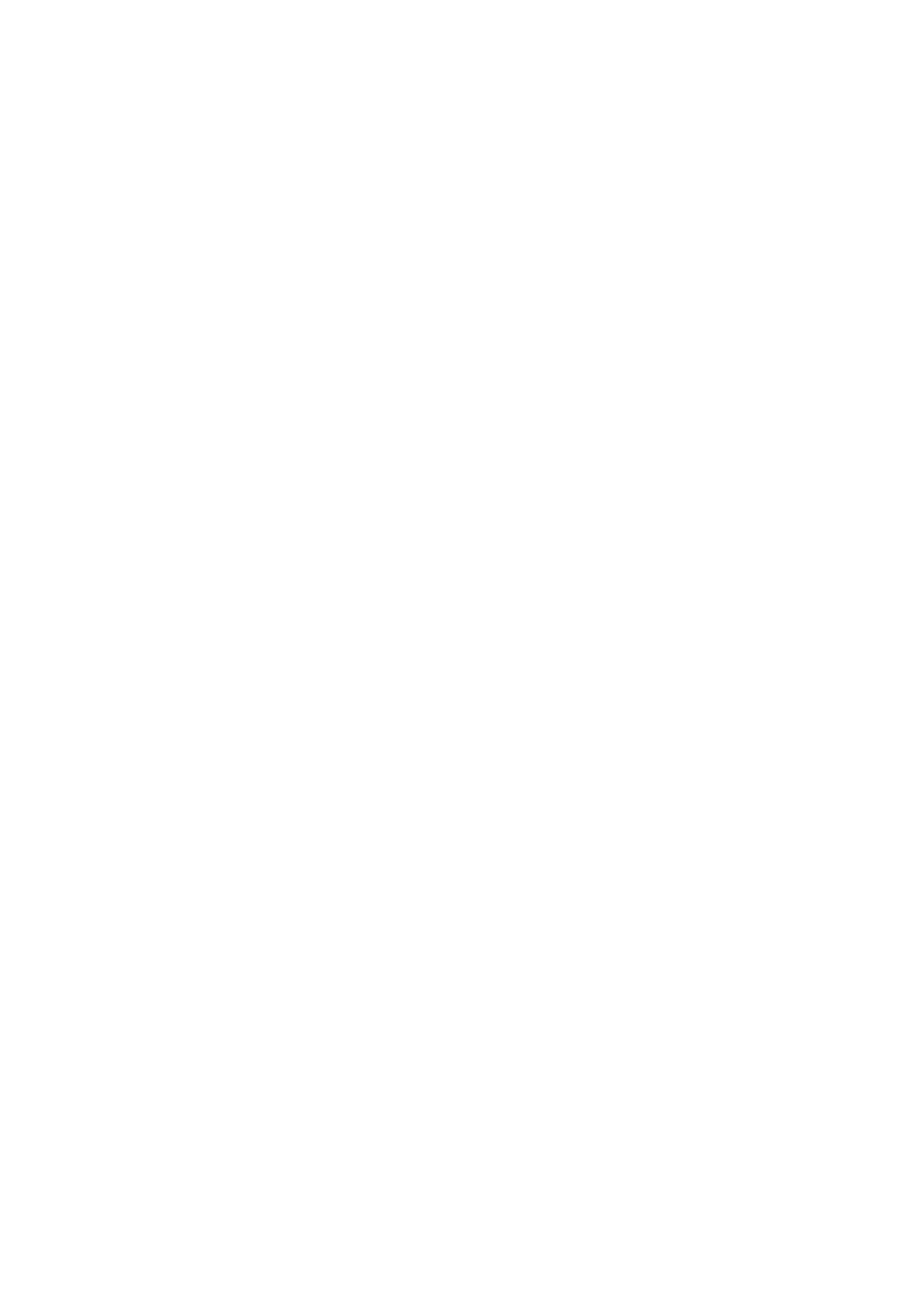*I certify that this public bill, which originated in the Legislative Assembly, has finally passed the Legislative Council and the Legislative Assembly of New South Wales.*

> *Clerk of the Legislative Assembly. Legislative Assembly, Sydney, , 2012*



New South Wales

# **Energy Legislation Amendment (National Energy Retail Law) Bill 2012**

Act No , 2012

An Act to amend various Acts as a consequence of the enactment of the *National Energy Retail Law (Adoption) Act 2012*.

*I have examined this bill and find it to correspond in all respects with the bill as finally passed by both Houses.*

*Assistant Speaker of the Legislative Assembly.*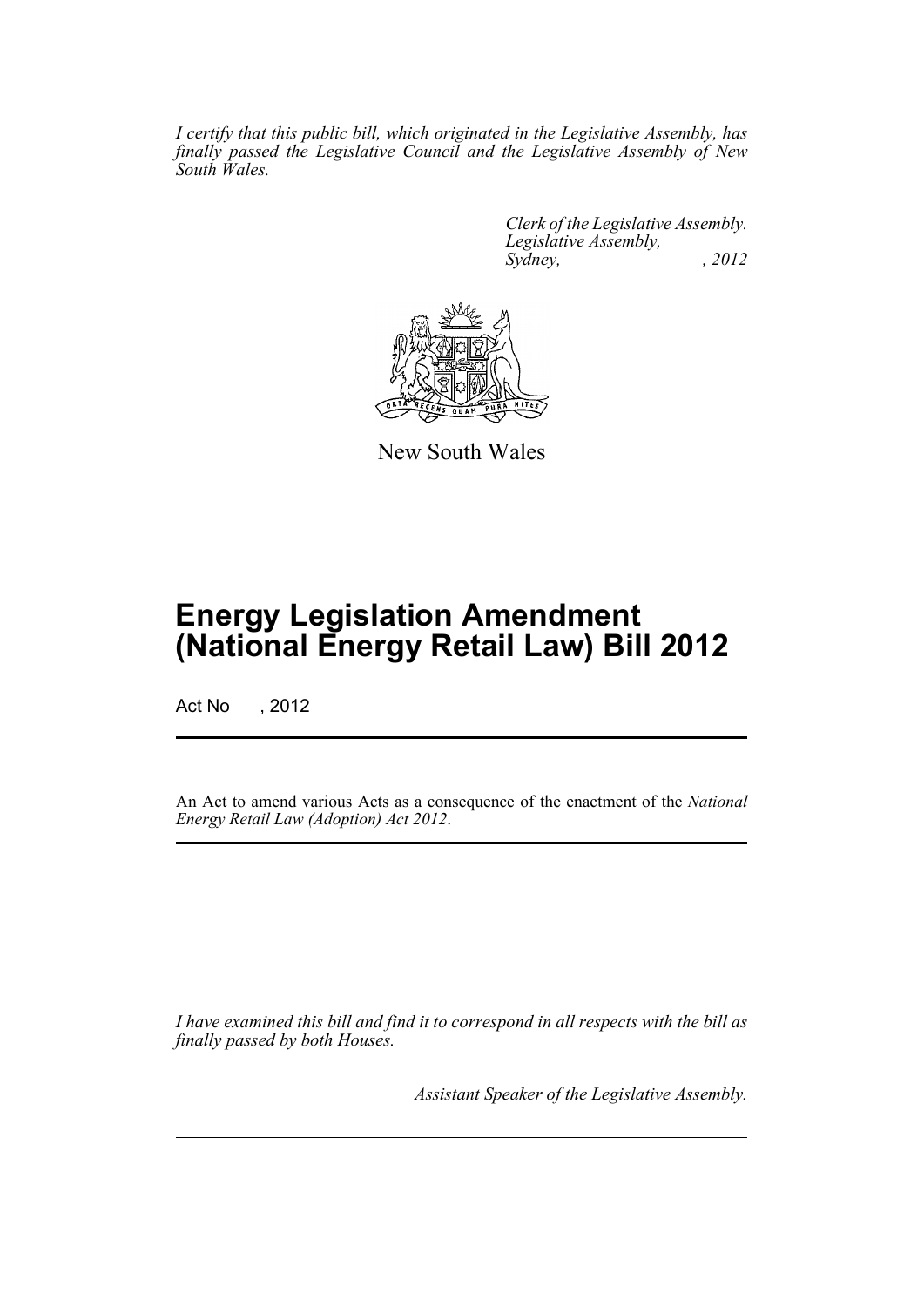### <span id="page-3-0"></span>**The Legislature of New South Wales enacts:**

### **1 Name of Act**

This Act is the *Energy Legislation Amendment (National Energy Retail Law) Act 2012*.

# <span id="page-3-1"></span>**2 Commencement**

This Act commences on a day or days to be appointed by proclamation.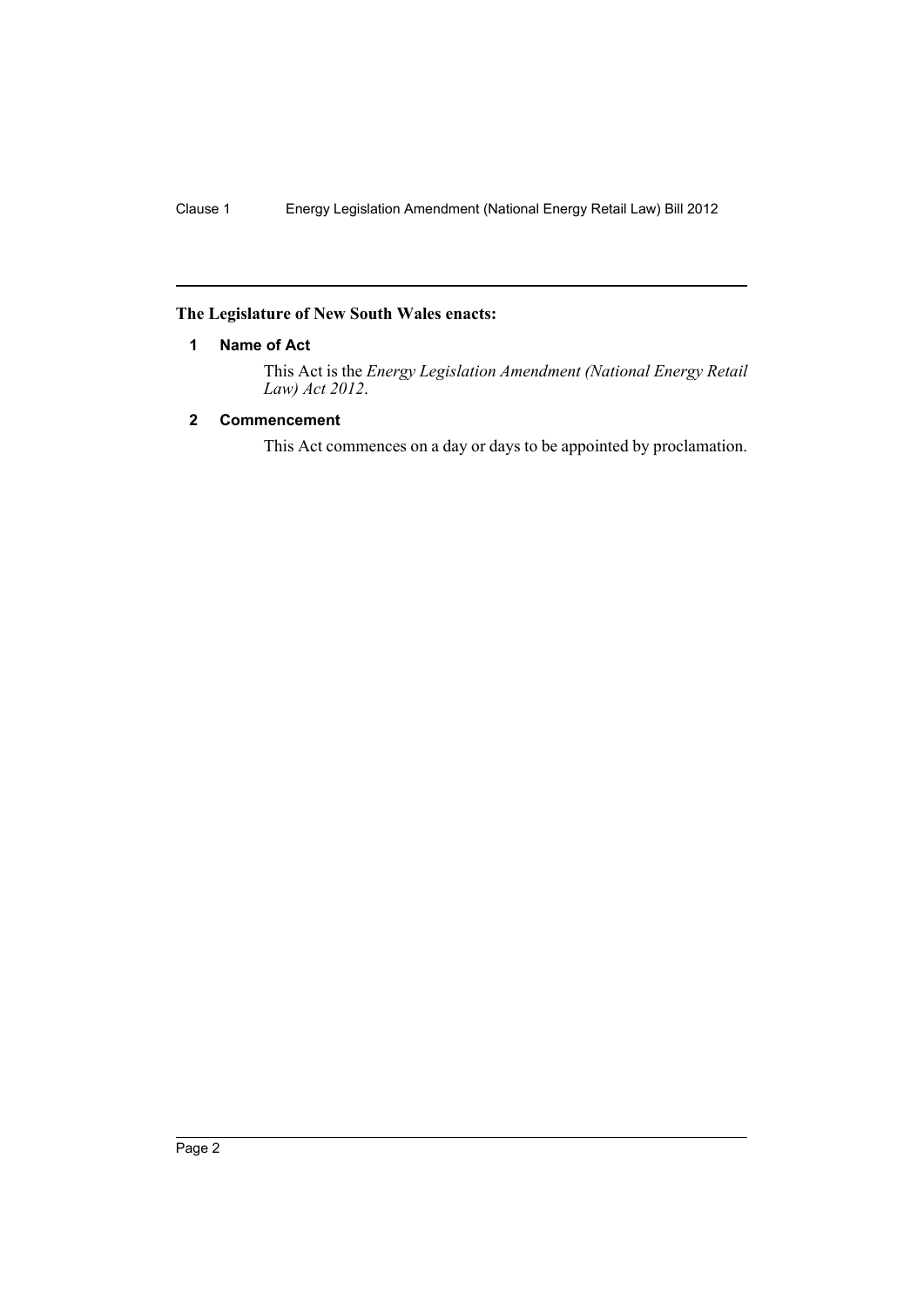Amendment of Electricity Supply Act 1995 No 94 Schedule 1

# <span id="page-4-0"></span>**Schedule 1 Amendment of Electricity Supply Act 1995 No 94**

# **[1] Section 3 Objects**

Omit section 3 (a). Insert instead:

(a) to promote the efficient and environmentally responsible production and use of electricity and to deliver a safe and reliable supply of electricity, and

**Note.** Customer choice and rights in relation to electricity connections and electricity supply are provided for by the *National Energy Retail Law (NSW)*.

# **[2] Section 3 (c)**

Omit the paragraph.

### **[3] Section 4 Definitions and notes**

Insert after section 4 (2):

(3) Words and expressions used in this Act have the same meaning as they have in the *National Energy Retail Law (NSW)* but (unless otherwise expressly provided) have that meaning only in relation to the supply of electricity.

### **[4] Section 13 Operation of distribution systems for retail supply**

Omit "retail suppliers". Insert instead "retailers".

**[5] Section 15 Right to connection to local distribution system for all customers**

Omit the section.

### **[6] Section 15A Distribution network service providers to allow small renewable energy generators to feed-in to network**

Omit "small retail customer" where firstly occurring in section 15A (3). Insert instead "regulated offer customer".

# **[7] Section 15A (3) (b)**

Omit the paragraph. Insert instead:

(b) the regulated offer customer has a right under the *National Energy Retail Law (NSW)* to be provided with customer connection services at those premises.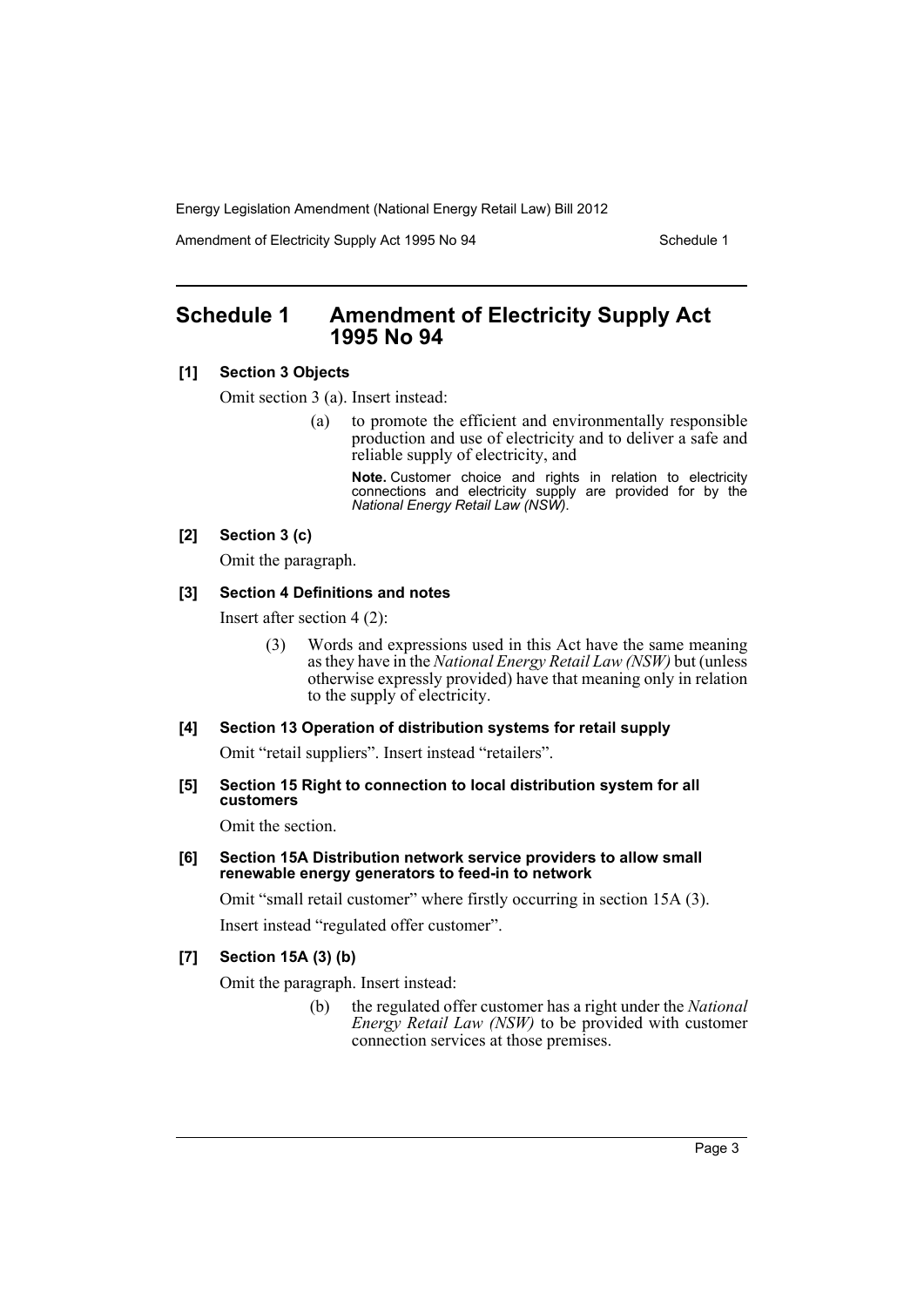Schedule 1 Amendment of Electricity Supply Act 1995 No 94

### **[8] Section 15A (4)**

Insert "the *National Energy Retail Law (NSW)*, any instrument made under that Law," before "this Act or the regulations".

### **[9] Section 15A (5) and (6)**

Omit "small retail customer" wherever occurring. Insert instead "regulated offer customer".

### **[10] Section 15A (6) and (8E)**

Omit "retail supplier" wherever occurring. Insert instead "retailer".

### **[11] Sections 15A (7) and 195 (1)**

Omit "small retail customers" wherever occurring. Insert instead "regulated offer customers".

### **[12] Section 15A (8E)**

Omit "section 34A". Insert instead "subsection (8G)".

### **[13] Section 15A (8G)**

Insert after section 15A (8F):

- (8G) A retailer must, in accordance with the regulations (if any):
	- (a) pay a regulated offer customer an amount representing the amount of any credit recorded under this section for electricity supplied by the customer, or
	- (b) reduce an amount payable by the regulated offer customer by an amount representing that amount of credit.

Maximum penalty: 1,000 penalty units.

# **[14] Section 15A (9)**

Omit "and section 34A are". Insert instead "is".

### **[15] Section 16 Distribution network service providers to convey electricity for certain persons only**

Omit section 16 (a)–(d). Insert instead:

- (a) a retailer, or
- (b) a Registered participant within the meaning of the *National Electricity (NSW) Law*.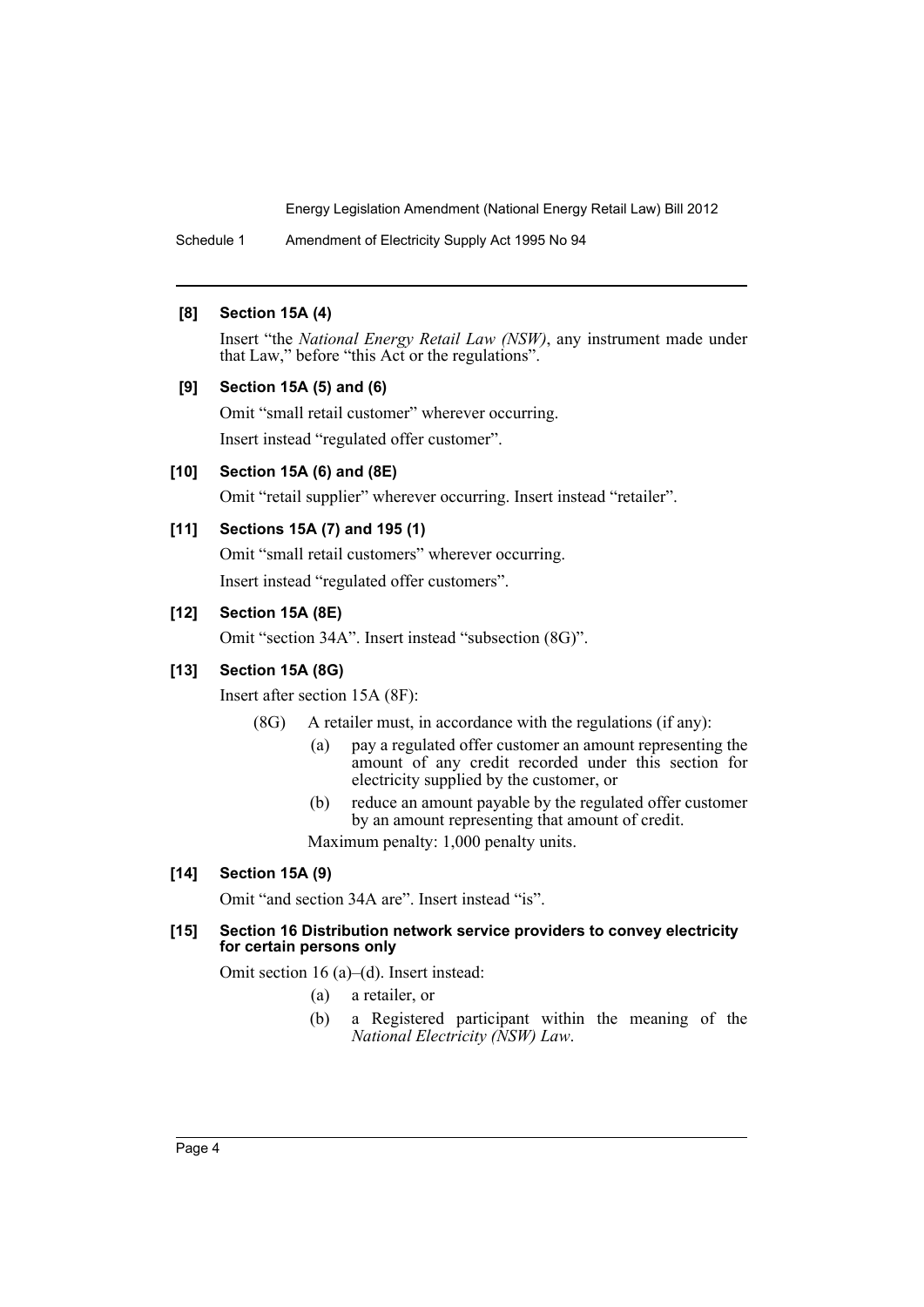Amendment of Electricity Supply Act 1995 No 94 Schedule 1

# **[16] Section 18 Distribution network service providers to connect premises under customer connection contracts**

Omit the section.

# **[17] Part 3, Divisions 2 and 3**

Omit the Divisions.

### **[18] Section 24 Application**

Insert after section 24 (2):

- (3) In this Division, *customer connection services* means connection services within the meaning of Chapter 5A of the *National Electricity Rules*, except as may be provided by the regulations.
- **[19] Section 25 Contributions to augmentation of distribution system** Omit the section.

# **[20] Section 31 Customer may choose supplier and contractor**

Omit "or under a customer connection contract" from section 31 (1).

# **[21] Part 4, heading**

Omit "**Electricity supply in the retail market**". Insert instead "**Retail pricing for electricity**".

# **[22] Part 4, Divisions 1–3A**

Omit the Divisions.

# **[23] Sections 43A and 43B**

Omit "*National Electricity Code*" wherever occurring. Insert instead "*National Electricity Rules*".

# **[24] Sections 43E (6A) and 43P (4A)**

Omit "*National Electricity Code* that are regulated under Chapters 6 and 9 of that Code" wherever occurring.

Insert instead "*National Electricity Rules*".

### **[25] Section 43EB, note**

Omit the note. Insert instead:

**Note.** Under section 37C of the *National Energy Retail Law (NSW)*, a regulated offer retailer must supply electricity to regulated offer customers in accordance with any determination in force under this Division.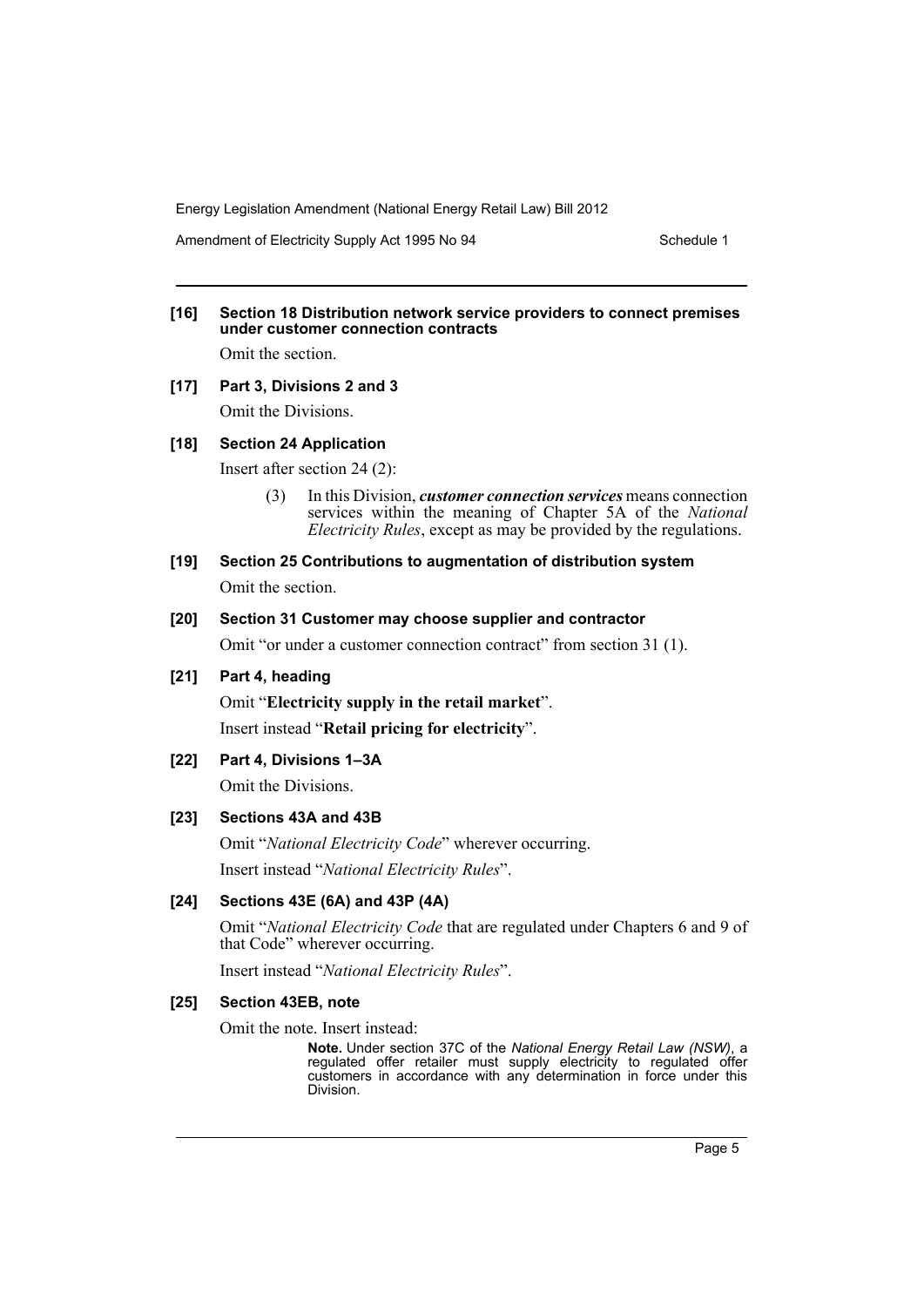Schedule 1 Amendment of Electricity Supply Act 1995 No 94

- **[26] Section 43EE Powers of Tribunal and conduct of investigations** Omit "standard retail suppliers" from section 43EE (3). Insert instead "regulated offer retailers". **[27] Section 43EF Provision of information, documents and evidence** Omit "standard retail supplier" from section 43EF (1). Insert instead "regulated offer retailer". **[28] Section 43EF (3)** Omit the subsection.
- **[29] Part 4, Division 6** Omit the Division.
- **[30] Section 43M Definitions** Omit "*National Electricity Code*" from the definition of *electricity network pricing determination*.

Insert instead "*National Electricity Rules*".

- **[31] Section 43N Pricing of electricity for direct customers** Omit "*National Electricity Code*" from section 43N (2). Insert instead "*National Electricity Rules*".
- **[32] Part 5, heading**

Omit "**retail suppliers**". Insert instead "**retailers**".

**[33] Sections 51 and 52**

Omit "retail supplier" wherever occurring. Insert instead "retailer".

**[34] Section 51 (2)**

Omit "retail supplier's". Insert instead "retailer's".

**[35] Section 54 Powers of entry**

Omit "retail supplier" from section 54 (1A). Insert instead "retailer".

# **[36] Section 54 (1A) (d)**

Omit "retail supplier's". Insert instead "retailer's".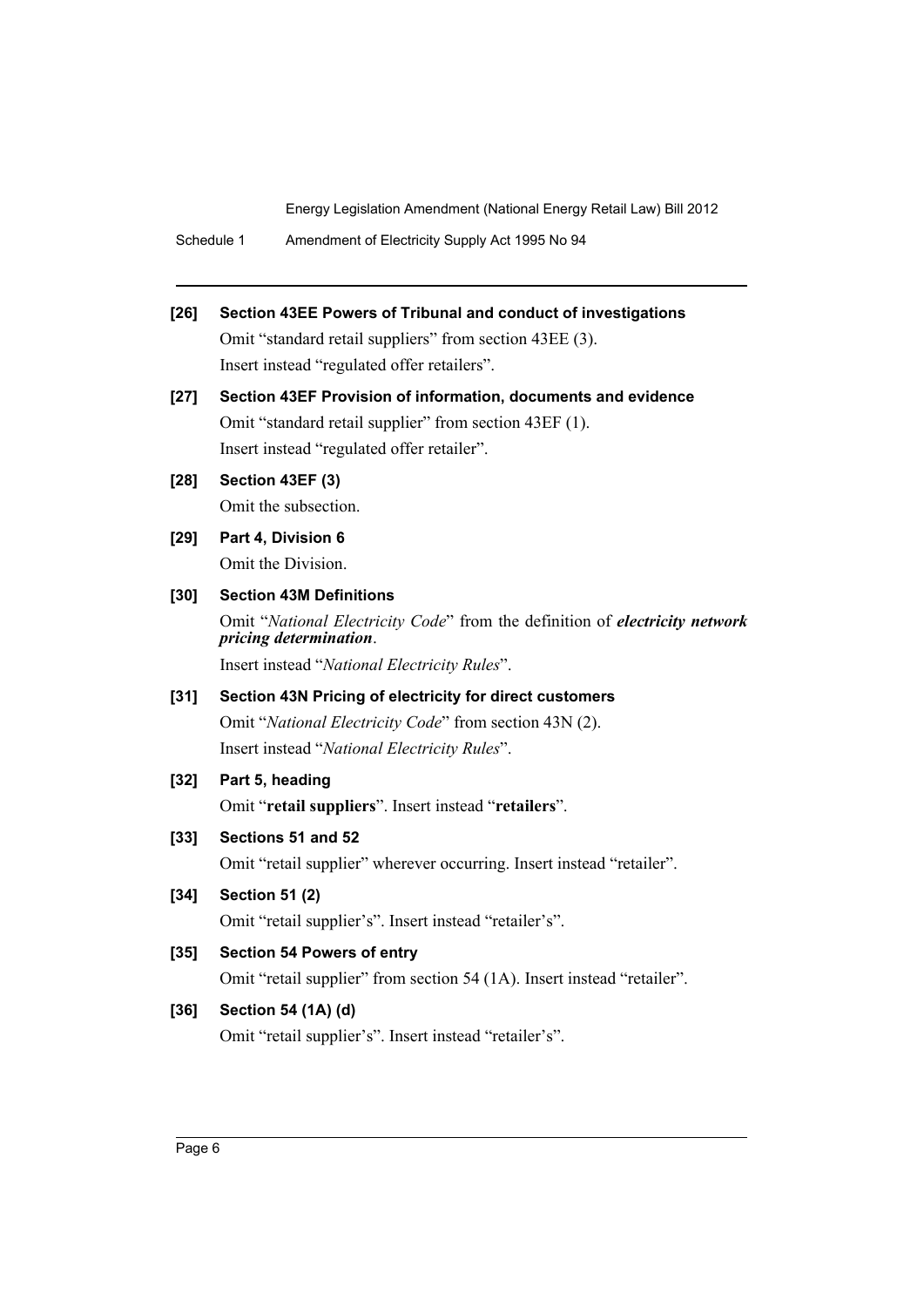Amendment of Electricity Supply Act 1995 No 94 Schedule 1

# **[37] Section 55 Notice of entry** Omit "retail supplier" wherever occurring in section 55 (1). Insert instead "retailer". **[38] Section 56 Use of force** Omit "retail supplier" from section 56 (1). Insert instead "retailer". **[39] Section 57 Notification of use of force or urgent entry** Omit "retail supplier" wherever occurring. Insert instead "retailer". **[40] Section 58 Care to be taken** Omit "retail supplier" from section 58 (4). Insert instead "retailer". **[41] Section 59 Recovery of cost of entry and inspection** Omit "retail supplier" wherever occurring. Insert instead "retailer". **[42] Section 60 Compensation** Omit "retail supplier". Insert instead "retailer". **[43] Section 61 Certificates of authority to enter land** Omit "retail supplier" wherever occurring in section 61 (1) (a) and (2) (f). Insert instead "retailer". **[44] Section 63 Warrants of entry** Omit "retail supplier" from section 63 (1). Insert instead "retailer". **[45] Section 63A Other powers of entry unaffected** Omit "customer supply contract". Insert instead "customer retail contract". **[46] Section 63C Market operations rules** Omit section  $63C(1)$  (a), (c), (g) and (h). **[47] Section 63C (1) (j)** Omit "paragraphs (a)–(i)". Insert instead "paragraphs (b), (d)–(f) and (i)". **[48] Section 63C (5) (c)** Omit "retail supplier". Insert instead "retailer". **[49] Section 63D Obligations under rules**

Omit section 63D (2).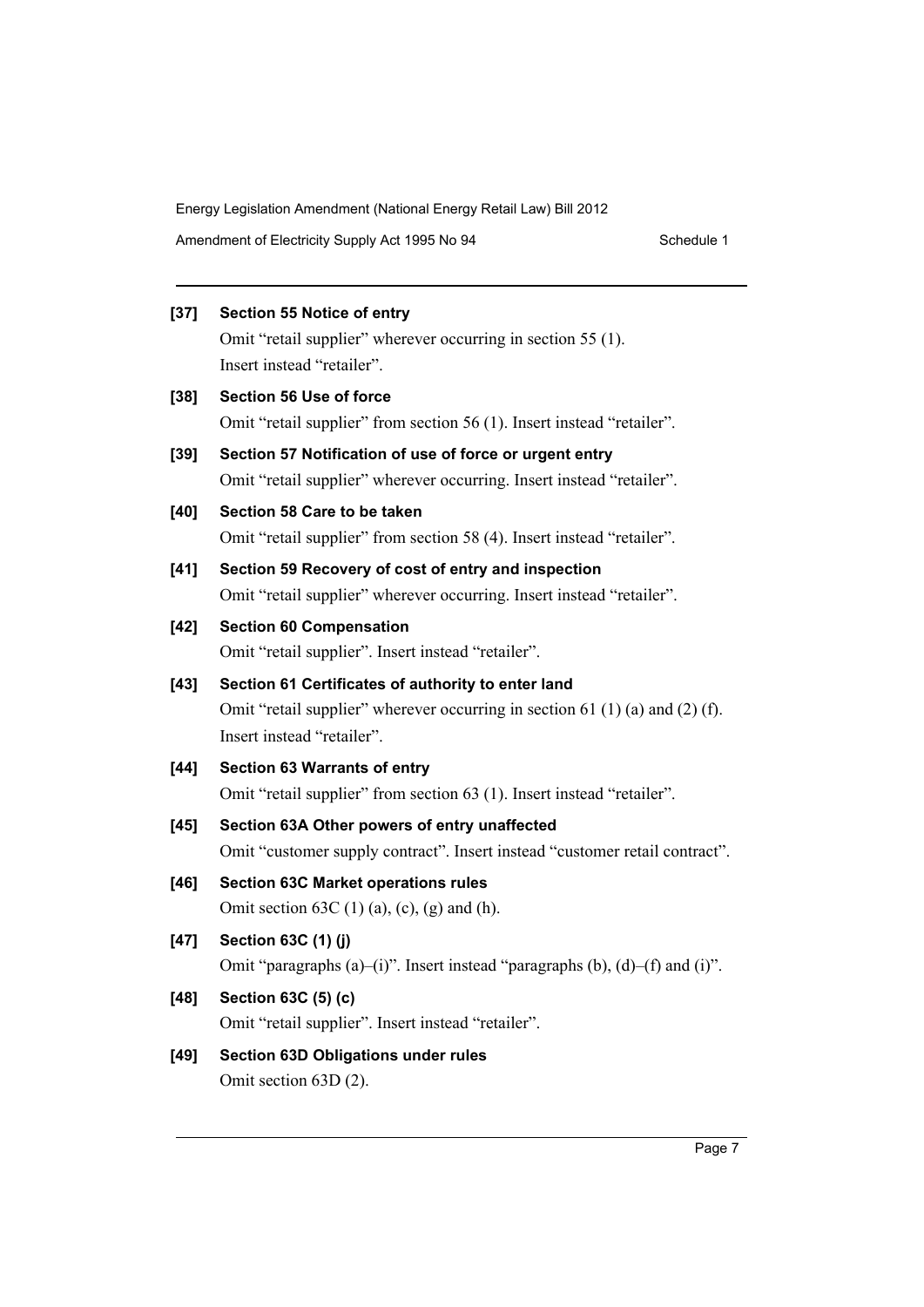Schedule 1 Amendment of Electricity Supply Act 1995 No 94

### **[50] Section 63D (4)**

Omit "retail supplier". Insert instead "retailer".

**[51] Section 63E Metrology co-ordinator**

Omit the section.

**[52] Part 5B Marketing of electricity**

Omit the Part.

**[53] Section 63Q Orders prohibiting the use of unsafe electricity delivery equipment**

Omit "retail supplier" from section 63Q (1). Insert instead "retailer".

### **[54] Section 64 Theft of electricity**

Omit "customer supply contract" from section 64 (1). Insert instead "customer retail contract".

# **[55] Section 65 Interference with electricity works**

Omit "retail supplier's" from section 65 (1). Insert instead "retailer's".

# **[56] Section 65 (1)**

Omit "retail supplier". Insert instead "retailer".

# **[57] Section 65A Entering, climbing or being on electricity works**

Omit "retail supplier's" from section 65A (1). Insert instead "retailer's".

# **[58] Section 65A (1)**

Omit "retail supplier". Insert instead "retailer".

# **[59] Part 6, Division 2**

Omit the Division.

### **[60] Section 73 Local Court may order disconnection and discontinuance of electricity supply**

Omit "customer supply contract" from section 73 (2). Insert instead "customer retail contract".

### **[61] Section 73 (3)**

Insert after section 73 (2):

(3) An order under this section has effect despite any other law.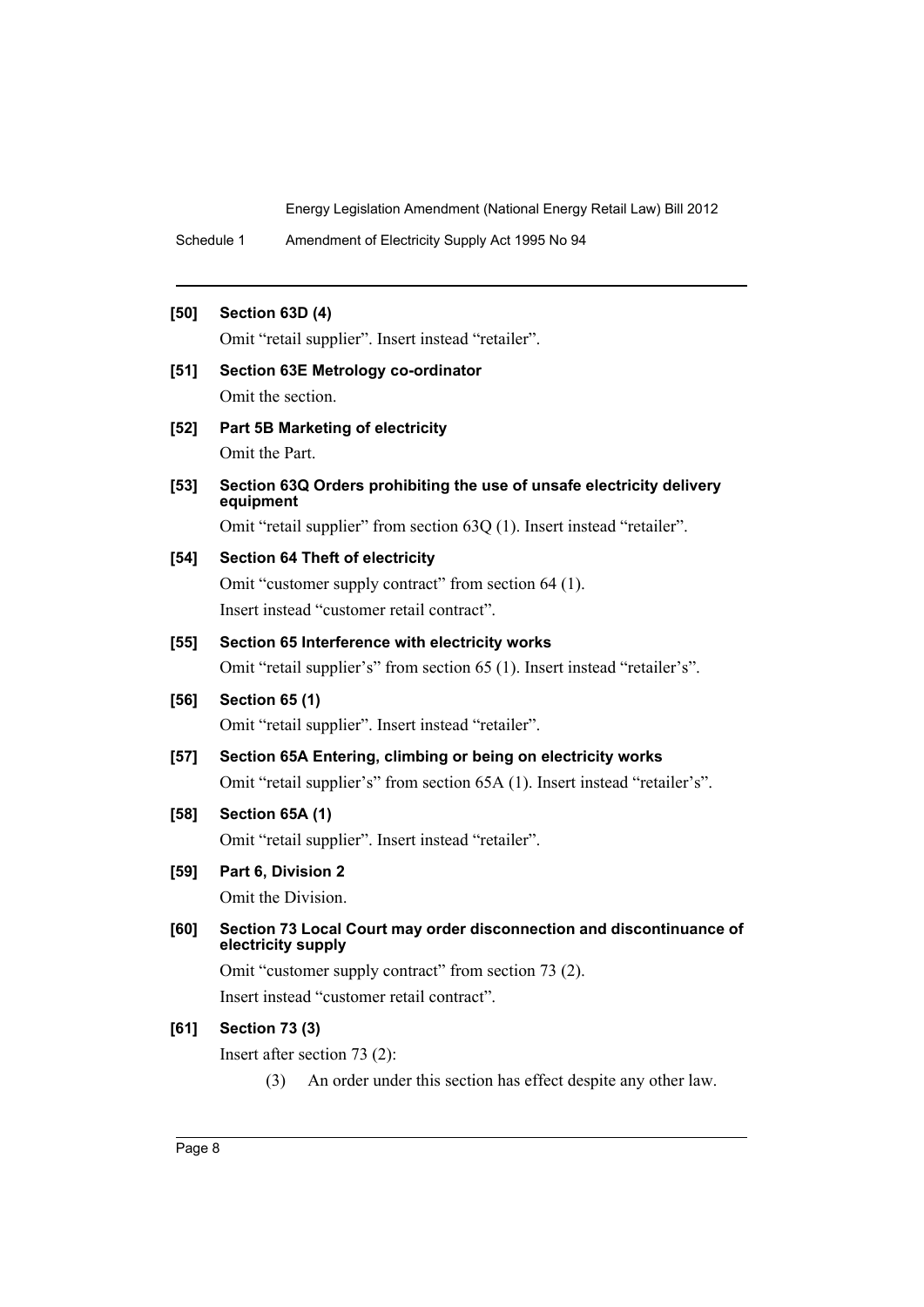Amendment of Electricity Supply Act 1995 No 94 Schedule 1

### **[62] Section 74 Local Court may order payment for electricity unlawfully charged for**

Omit the section.

### **[63] Sections 75 and 76 (1) (a)**

Omit "wholesale or retail supplier" wherever occurring. Insert instead "wholesale supplier or retailer".

### **[64] Section 77 Regulatory functions of Tribunal**

Omit "or an endorsement attached to a licence" wherever occurring in section 77 $(2)$  $(b)$ – $(d)$ .

## **[65] Section 87 Auditing functions of Tribunal**

Omit section 87 (1). Insert instead:

- (1) The functions of the Tribunal under this Division are as follows:
	- (a) to monitor, and report to the Minister on, the extent to which distribution network service providers comply, or fail to comply, with the conditions imposed on licences held by them,
	- (b) to monitor, and report to the Minister on, the extent to which regulated offer retailers comply, or fail to comply, with the obligation (under section 37C of the *National Energy Retail Law (NSW)*) to ensure that regulated offer prices comply with the determinations of the Tribunal under Division 5 of Part 4.

# **[66] Section 87 (1A) and (1B)**

Omit the subsections.

### **[67] Section 87 (2)**

Omit "and retail suppliers with the conditions imposed on the licences held by them and the endorsements attached to licences held by them".

Insert instead "with the conditions imposed on the licences held by them".

### **[68] Section 87 (2A)**

Insert after section 87 (2):

(2A) For the purpose of enabling the Tribunal to exercise its functions, the Minister must furnish to the Tribunal such information in the possession of the Minister as the Tribunal may request in relation to compliance with the obligation (under section 37C of the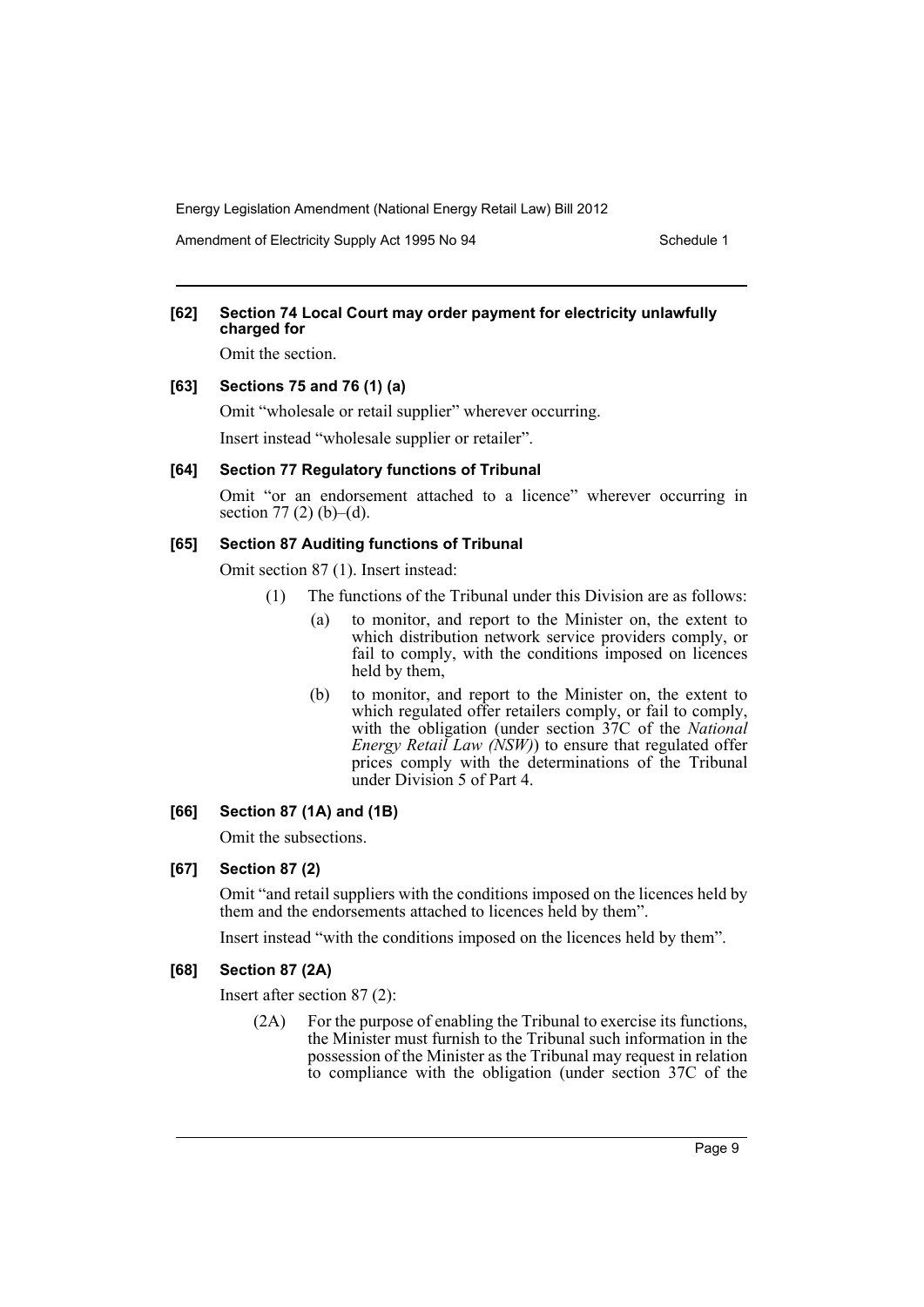Schedule 1 Amendment of Electricity Supply Act 1995 No 94

*National Energy Retail Law (NSW)*) to ensure that regulated offer prices comply with the determinations of the Tribunal under Division 5 of Part 4.

## **[69] Section 87A Cost of audit**

Insert "or retailer" after "licence" wherever occurring in section 87A (1).

### **[70] Section 87B Provision and maintenance of information, documents and evidence**

Omit "section 87 (1A) and (1B)" from section 87B (1).

Insert instead "section 87 (1) (b)".

# **[71] Section 87B (1)**

Omit "standard retail supplier". Insert instead "regulated offer retailer".

### **[72] Section 87B (3)**

Insert "or retailer" after "holder of a licence".

### **[73] Section 87C Offences**

Omit "section 87 (1A) or (1B)" from section 87C (4). Insert instead "section 87 (1) (b)".

### **[74] Section 87D Licence condition**

Omit the section.

# **[75] Section 88 Annual reports**

Omit section 88 (1). Insert instead:

- (1) As soon as practicable after 30 June (but on or before 31 October) in each year, the Tribunal must prepare and forward to the Minister a report on the following:
	- (a) the extent to which distribution network service providers have complied, or failed to comply, with the conditions imposed on the licences held by them during the 12 months ending on 30 June in that year,
	- (b) the extent to which regulated offer retailers have complied, or failed to comply, with the obligation (under section 37C of the *National Energy Retail Law (NSW)*) to ensure that regulated offer prices comply with the determinations of the Tribunal under Division 5 of Part 4 during the 12 months ending on 30 June in that year.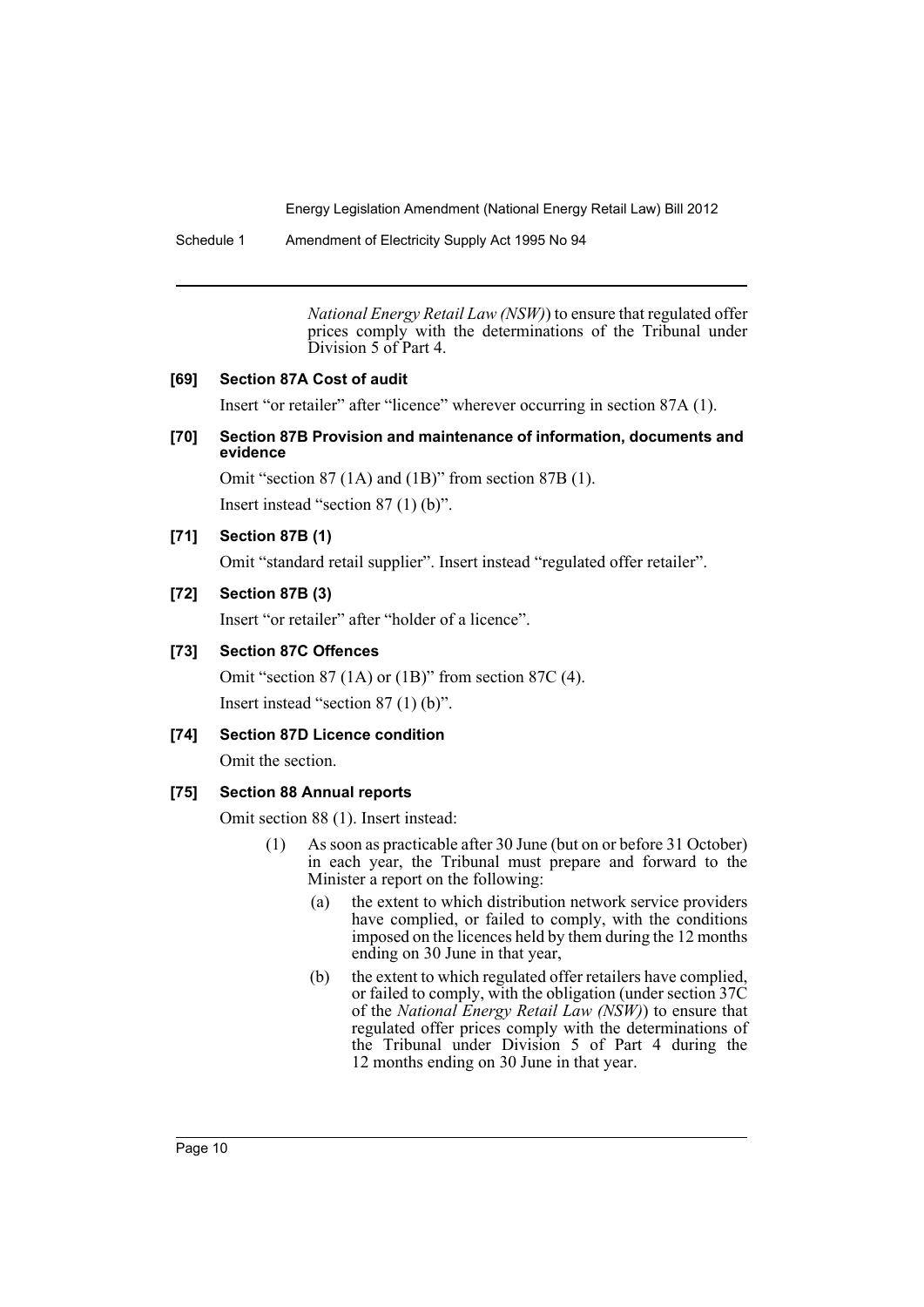Amendment of Electricity Supply Act 1995 No 94 Schedule 1

| $[76]$ | Section 89 Appointment of customer consultative groups |  |
|--------|--------------------------------------------------------|--|
|        | Omit section $89(2)$ .                                 |  |

- **[77] Section 91 Functions of customer consultative groups** Omit section 91 (2) (a).
- **[78] Section 91 (3)** Omit the subsection.
- **[79] Section 92 Small retail customers** Omit the section.
- **[80] Section 94 Authorised officers** Omit "retail supplier" wherever occurring. Insert instead "retailer".
- **[81] Section 96 Internal review of certain decisions disputed by customers** Omit the section.
- **[82] Section 96A Review of certain decisions under energy ombudsman scheme**

Omit "small retail customer" from section 96A (1). Insert instead "small customer or regulated offer customer".

**[83] Section 96A (1), (5) and (6)**

Omit "electricity industry" wherever occurring. Insert instead "energy".

# **[84] Section 96A (2)**

Omit the subsection.

# **[85] Section 96A (3)**

Omit "small retail customers".

Insert instead "small customers or regulated offer customers".

# **[86] Section 96A (7)**

Insert after section 96A (6):

(7) In this section, a reference to a *small customer*, a *regulated offer customer* or a *retailer* includes a reference to a small customer, regulated offer customer or retailer within the meaning of the *Gas Supply Act 1996*.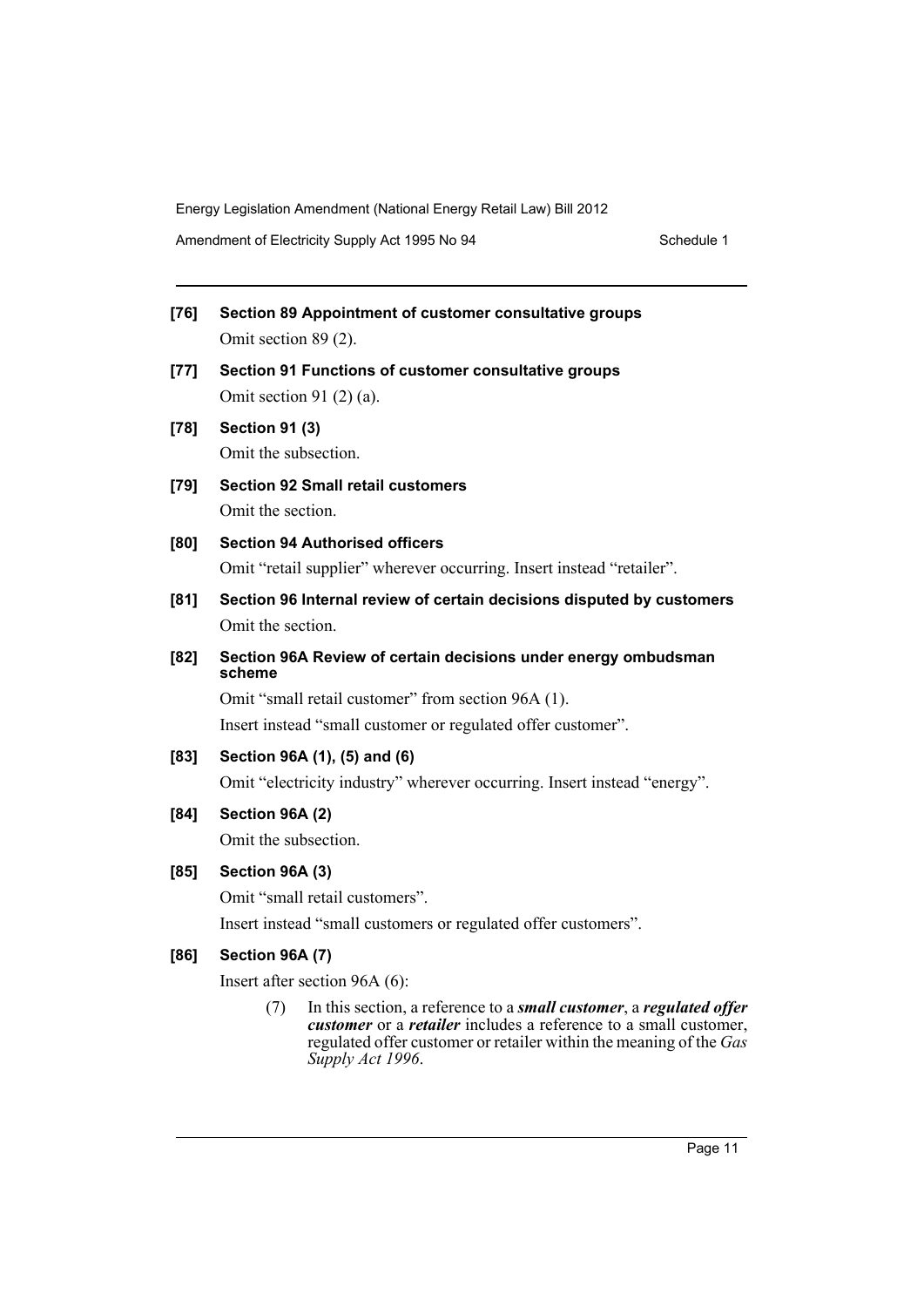Schedule 1 Amendment of Electricity Supply Act 1995 No 94

#### **[87] Section 96B Energy ombudsman scheme**

Omit section 96B (1). Insert instead:

- (1) The Minister may approve an energy ombudsman scheme for the purposes of this Act, the *National Energy Retail Law (NSW)*, the *Gas Supply Act 1996*, regulations or rules under those Acts or that Law and any other law prescribed by the regulations for the purposes of this section.
- (1A) The scheme may provide for the appointment of an energy ombudsman to deal with the following:
	- (a) matters that are to be dealt with by the energy ombudsman under the *National Energy Retail Law (NSW)*,
	- (b) disputes and complaints between small customers and exempt sellers or other persons exempted from the *National Energy Retail Law (NSW)*, this Act or the *Gas Supply Act 1996* in relation to the supply of electricity or gas,
	- (c) disputes and complaints between small customers or regulated offer customers and retailers or distribution network service providers under this Act,
	- (d) disputes and complaints between small customers or regulated offer customers and reticulators under the *Gas Supply Act 1996*,
	- (e) without limiting paragraphs (c) and (d), disputes and complaints between regulated offer customers and retailers or reticulators relating to regulated offer prices or pricing arrangements under this Act, the *Gas Supply Act 1996* or the *National Energy Retail Law (NSW)*,
	- (f) any other disputes and complaints of such classes as are prescribed by the regulations or specified under any other Act or law.

#### **[88] Section 96B (2) and (5)**

Omit "electricity industry ombudsman" wherever occurring.

Insert instead "energy ombudsman".

#### **[89] Section 96B (2)**

Insert ", exempt sellers and retailers" after "licence holders" wherever occurring.

### **[90] Section 96B (2) (b)**

Omit "subsection (1)". Insert instead "subsection (1A)".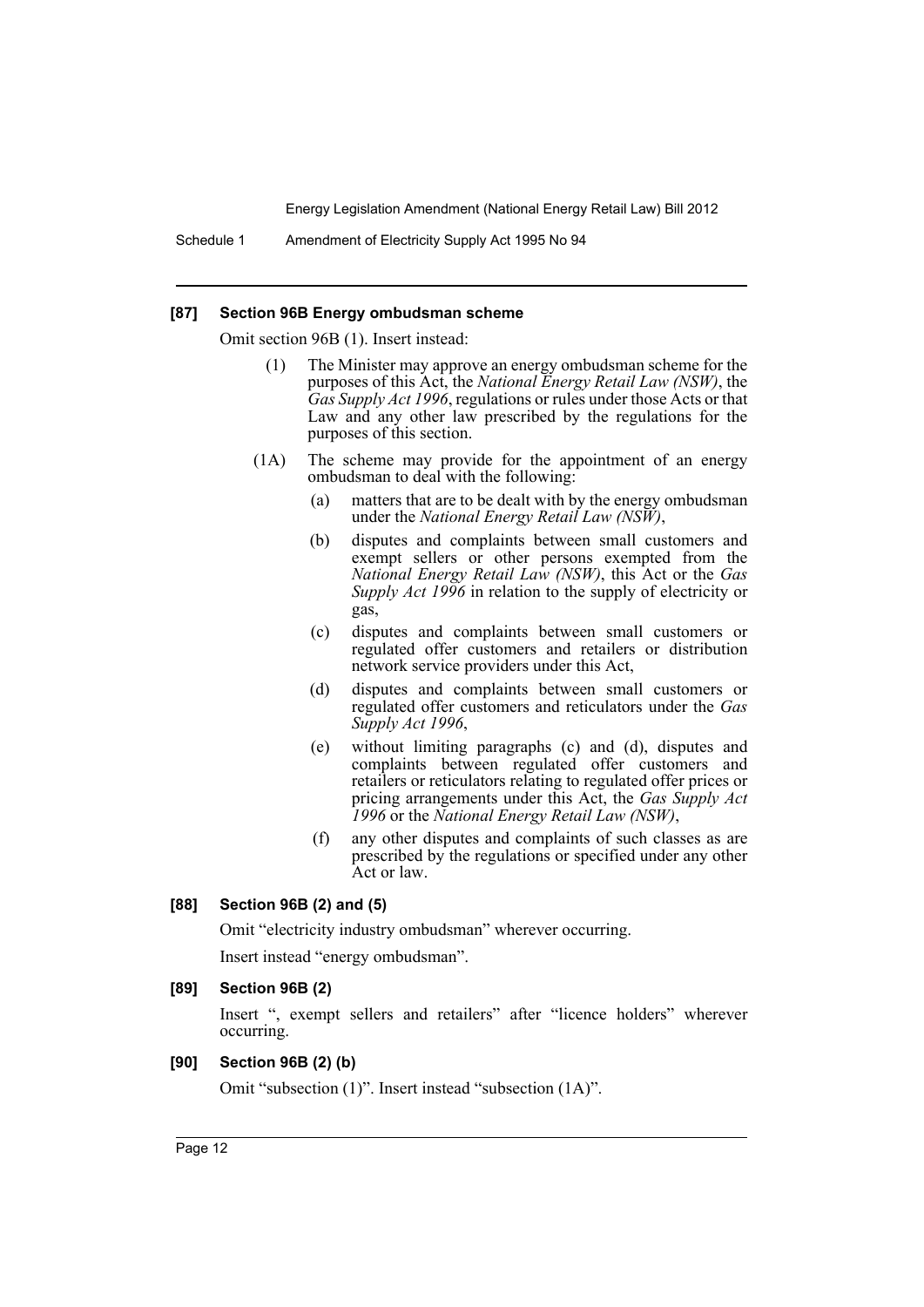Amendment of Electricity Supply Act 1995 No 94 Schedule 1

# **[91] Section 96B (2) (d) and (g)**

Omit "small retail customers" wherever occurring. Insert instead "small customers, regulated offer customers".

# **[92] Section 96B (2) (f)**

Omit "customer supply contracts relating to small retail customers".

Insert instead "customer retail contracts relating to small customers and regulated offer customers".

# **[93] Section 96B (2) (l)**

Omit the paragraph. Insert instead:

(l) that the scheme will require the energy ombudsman to inform the Minister of substantial breaches of licence or other authorisation conditions under, or breaches of, this or any other Act or other law covered by the scheme,

# **[94] Section 96B (5)**

Omit "an electricity marketer (within the meaning of Part 5B) or person". Insert instead "a person".

# **[95] Section 96B (5)**

Insert "or retailer" after "licence".

# **[96] Section 96B (5)**

Omit "electricity marketer or".

# **[97] Section 96B (8)**

Insert after section 96B (7):

(8) In subsections (2) and (5), a reference to a *small customer*, a *regulated offer customer* or to a *retailer* includes a reference to a small customer, regulated offer customer or retailer within the meaning of the *Gas Supply Act 1996*.

### **[98] Section 96C Licence conditions relating to approved energy ombudsman scheme**

Omit "and a retail supplier's licence under which a retail supplier supplies electricity to small retail customers".

# **[99] Section 96C**

Omit "electricity industry" wherever occurring. Insert instead "energy".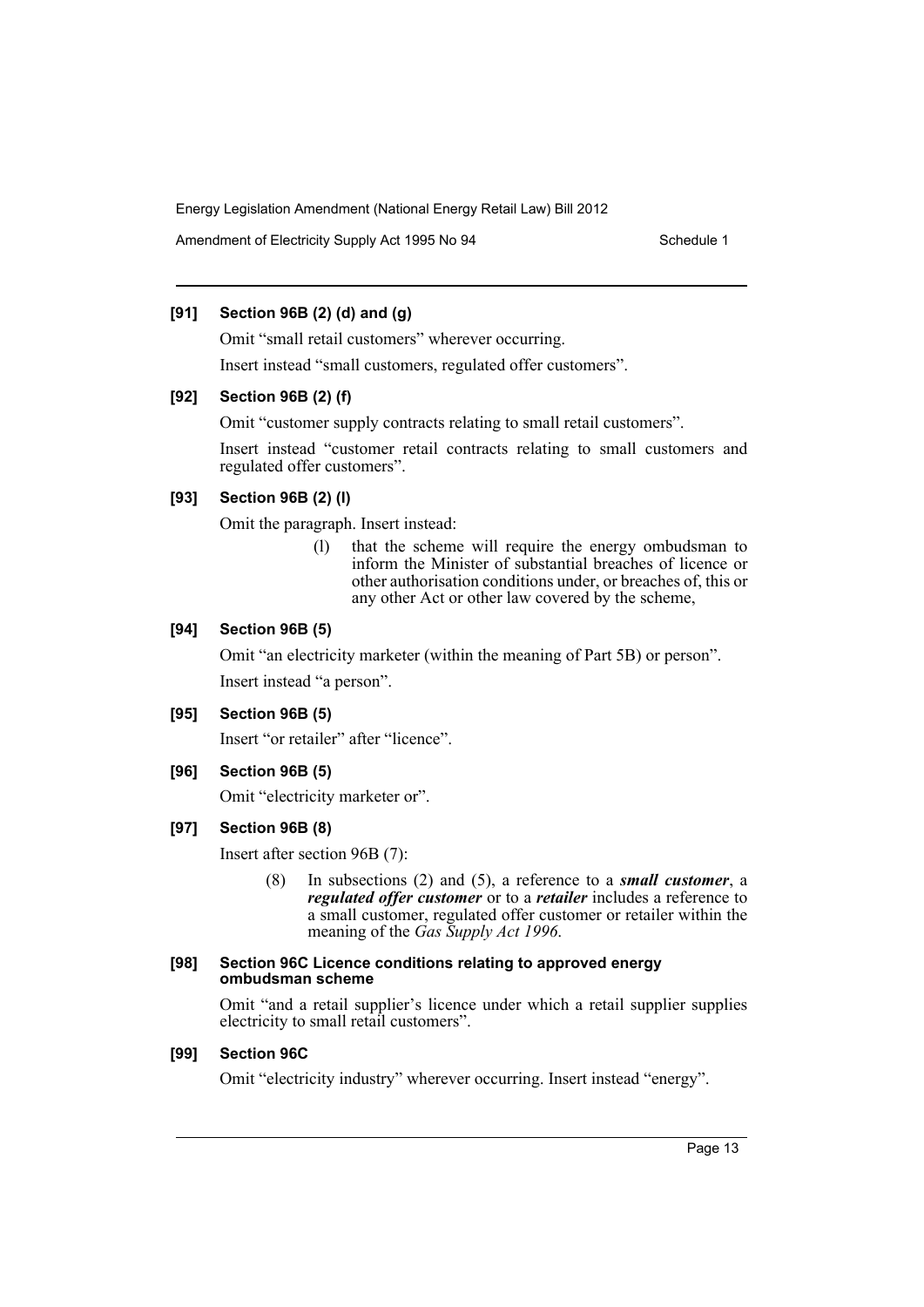Schedule 1 Amendment of Electricity Supply Act 1995 No 94

# **[100] Section 96C (b)**

Omit "small retail customer".

Insert instead "small customer or regulated offer customer".

### **[101] Section 96D**

Omit the section. Insert instead:

# **96D Obligations of retailers under energy ombudsman scheme**

- (1) This section applies to the following decisions by an energy ombudsman under an approved energy ombudsman scheme of which a retailer or other exempt person is a member:
	- (a) a decision relating to a matter concerning the retailer's or exempt person's functions under this Act or the *Gas Supply Act 1996*, or under any instrument under those Acts,
	- (b) a decision relating to a dispute or complaint involving the retailer or exempt person and a small customer or regulated offer customer, if that dispute or complaint arises under any such Act or instrument.
- (2) A retailer or exempt person is bound by a decision to which this section applies and must not fail to comply with any such decision.

Maximum penalty:

- (a) in the case of a corporation—100 penalty units, or
- (b) in any other case—25 penalty units.
- (3) In this section:

*exempt person* means an exempt seller under the *National Energy Retail Law (NSW)* or a person exempted (under section 3B of that Law) from the requirement to hold a retailer authorisation.

# **[102] Section 97A Objects of Part**

Omit "retail suppliers" from section 97A (2) (a). Insert instead "retailers".

# **[103] Section 97AB Definitions**

Omit "retail supplier" from paragraph (a) of the definition of *large customer*. Insert instead "retailer".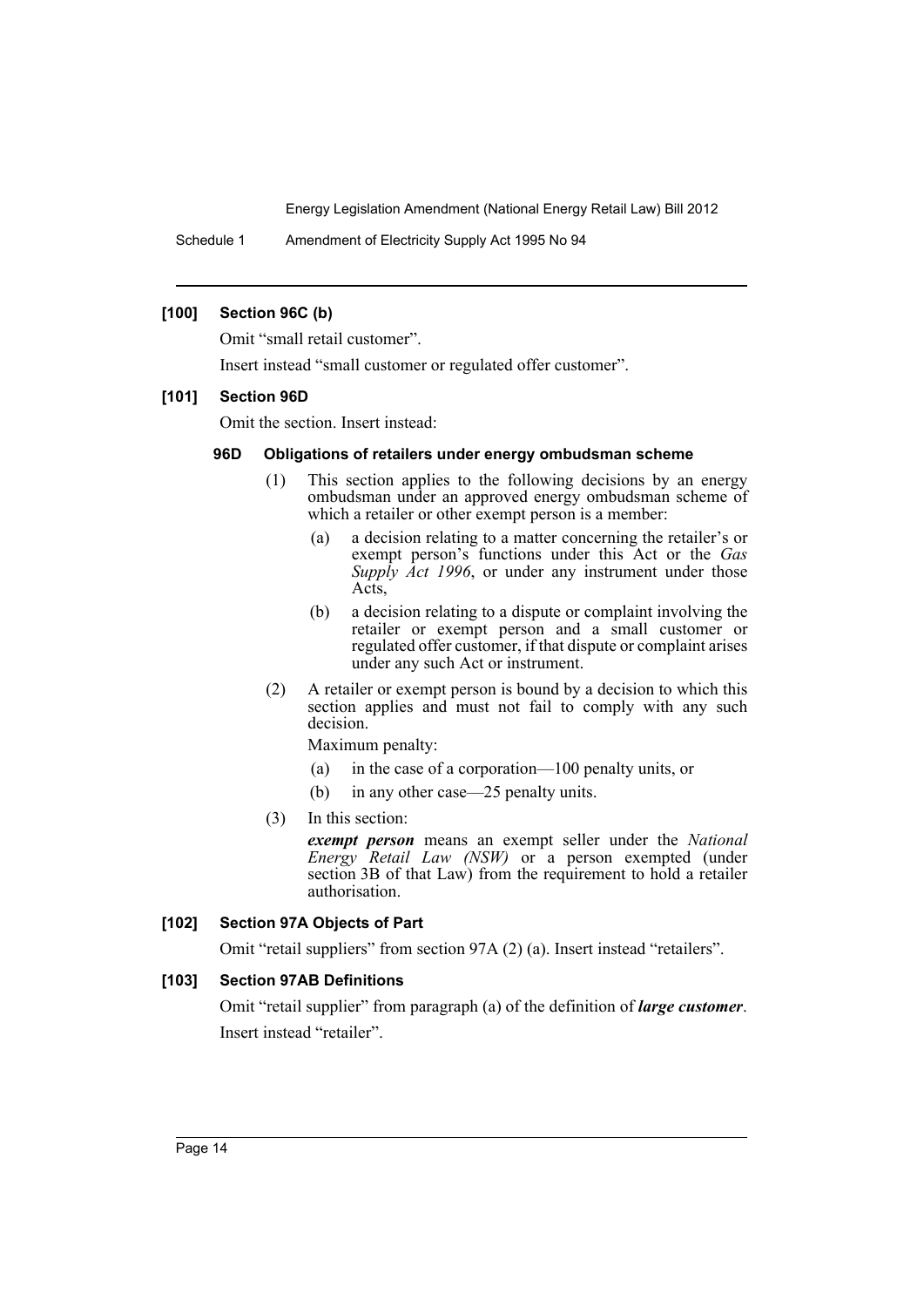Amendment of Electricity Supply Act 1995 No 94 Schedule 1

# **[104] Section 97AB, definition of "market customer"** Omit "*National Electricity Code*". Insert instead "*National Electricity Rules*". **[105] Section 97BB Benchmark participants** Omit "retail supplier" wherever occurring in section 97BB (1) (a) and (c). Insert instead "retailer". **[106] Section 97BB (1) (b)** Omit "and that is, in respect of that supply, exempted from the operation of section 179 or to which section 179 does not apply".

**[107] Section 97BD Principles for determining compliance with greenhouse gas benchmarks**

Omit "retail supplier" from section 97BD (6). Insert instead "retailer".

# **[108] Section 97BD (6)**

Omit "supplier" where secondly occurring. Insert instead "retailer".

**[109] Section 97C Licence conditions applying to retail suppliers** Omit the section.

# **[110] Section 97DA Eligibility for accreditation**

Omit "retail supplier" wherever occurring in section 97DA (6). Insert instead "retailer".

# **[111] Section 97H Functions of Tribunal**

Omit section 97H (1) (e).

# **[112] Section 97H (2)**

Omit "retail suppliers". Insert instead "retailers".

- **[113] Section 97JC Licence condition relating to offences** Omit the section.
- **[114] Section 97KA Obligations under greenhouse gas benchmark rules** Omit section 97KA (2).

# **[115] Section 101 Persons required to participate in scheme**

Omit "retail supplier" from section 101 (1) (a). Insert instead "retailer".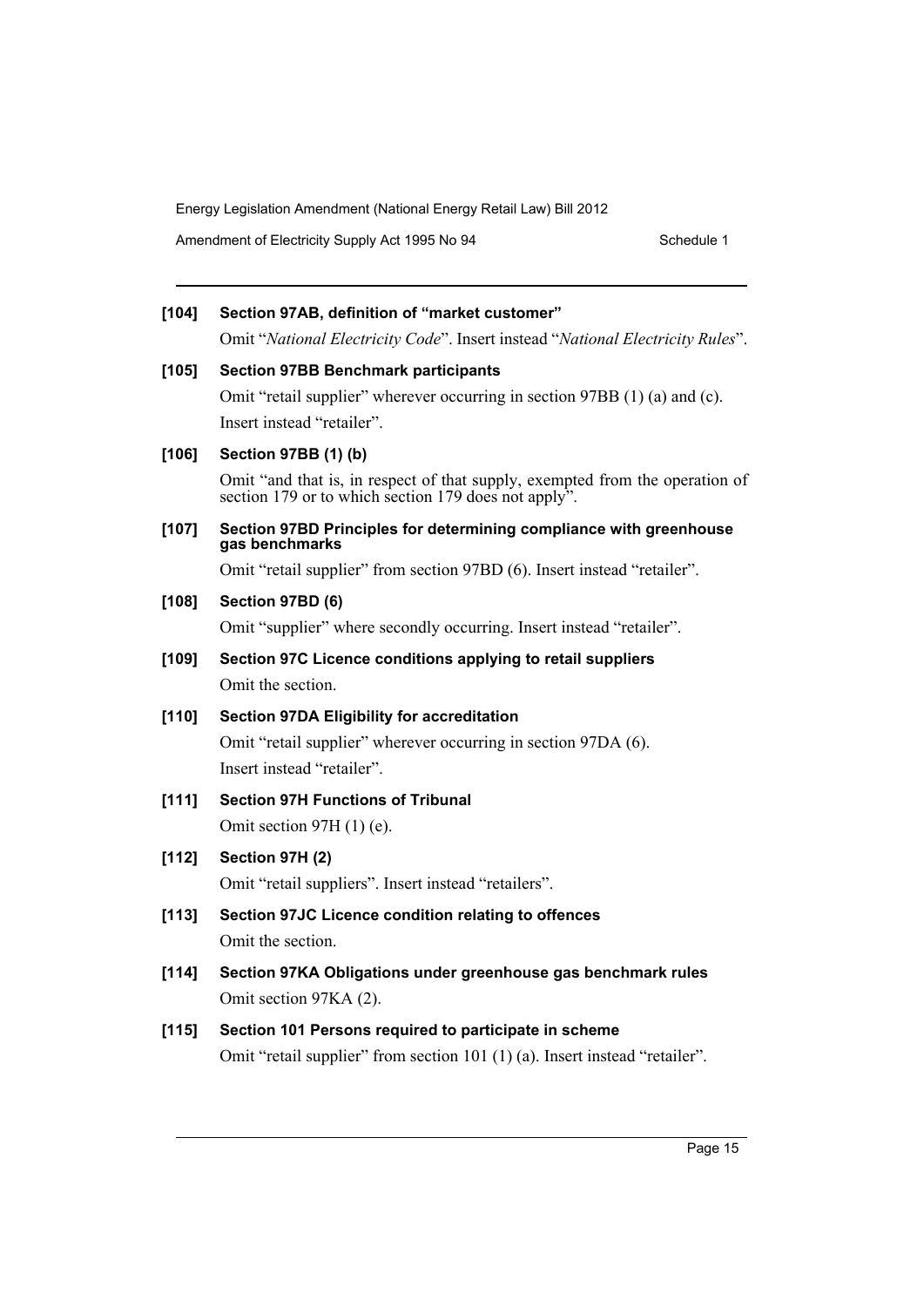| Schedule 1 | Amendment of Electricity Supply Act 1995 No 94 |  |
|------------|------------------------------------------------|--|
|------------|------------------------------------------------|--|

| [116]   | Section 101 (2), definition of "direct supplier of electricity"                                     |
|---------|-----------------------------------------------------------------------------------------------------|
|         | Omit "under an electricity supply arrangement to which section 179 does not<br>apply".              |
| [117]   | Section 106 Individual energy savings targets                                                       |
|         | Omit "retail supplier" wherever occurring in the note to the section.<br>Insert instead "retailer". |
| [118]   | <b>Section 107 Liable acquisitions</b>                                                              |
|         | Omit "retail supplier" wherever occurring in section 107 (2) (a).<br>Insert instead "retailer".     |
| [119]   | Section 169 Licence condition for retail suppliers                                                  |
|         | Omit the section.                                                                                   |
| $[120]$ | Section 179A Compensation not payable                                                               |
|         | Omit "small retail customers" from section 179A (1A) (d).                                           |
|         | Insert instead "regulated offer customers".                                                         |
| [121]   | Section 179 Unauthorised electricity supply arrangements<br>unenforceable                           |
|         | Omit the section.                                                                                   |
| $[122]$ | Section 180 One document may serve several purposes                                                 |
|         | Omit the section.                                                                                   |
| [123]   | Section 181 Electricity network pricing determinations                                              |
|         | Omit "National Electricity Code".                                                                   |
|         | Insert instead "National Electricity Rules".                                                        |
| $[124]$ | Section 181A Retail price disclosure and comparison                                                 |
|         | Omit the section.                                                                                   |
| [125]   | Section 183 Delegation of Minister's functions                                                      |

Omit section 183 (1A).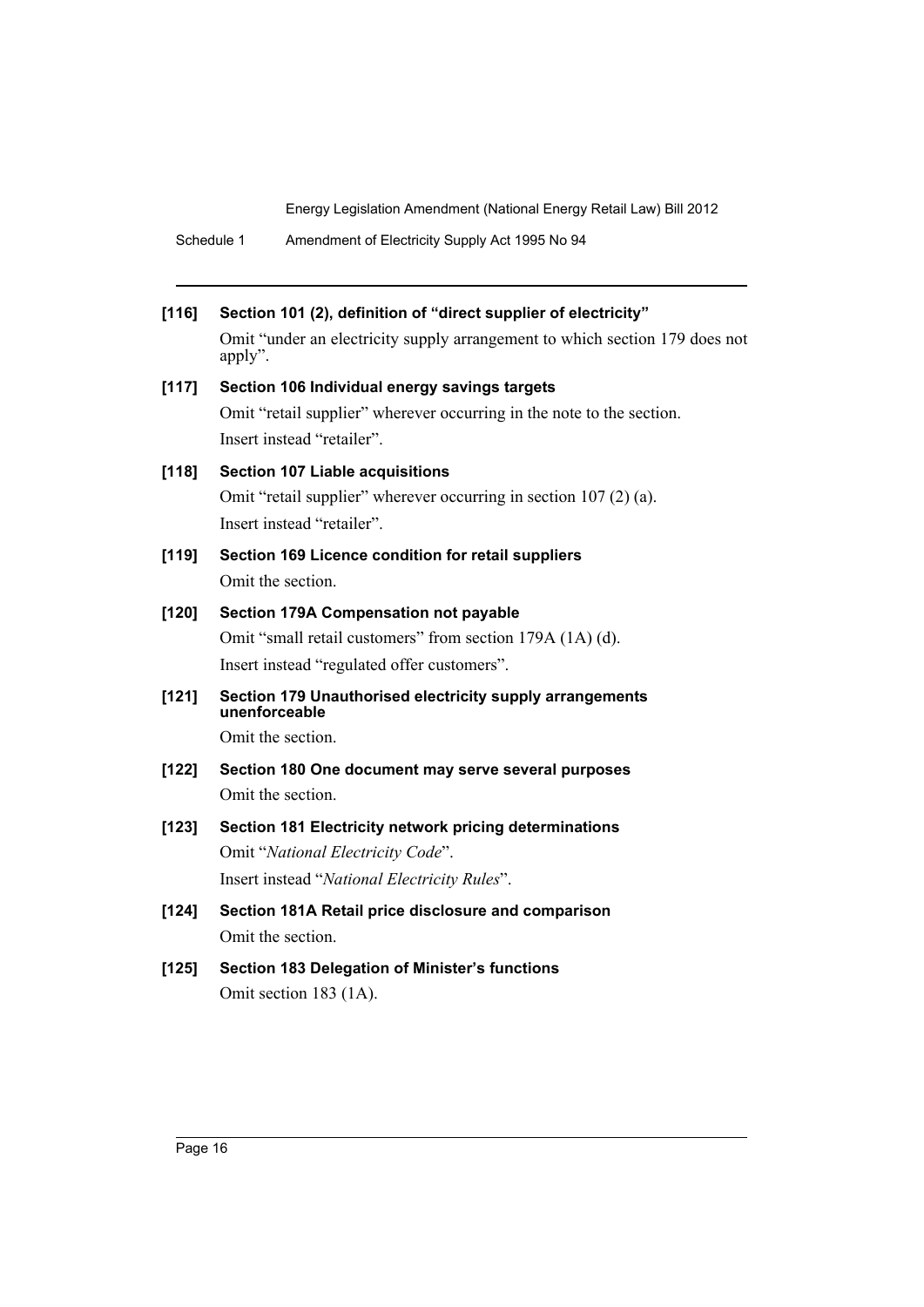Amendment of Electricity Supply Act 1995 No 94 Schedule 1

### **[126] Section 188 Recovery of charges by network operators, wholesale suppliers and retailers**

Omit "wholesale or retail supplier".

Insert instead "wholesale supplier or retailer".

### **[127] Section 190 Provision of information to Minister**

Omit section 190 (2). Insert instead:

(2) The Minister may only require information to be provided if satisfied that it is required for the exercise by the Minister of functions under this Act or the regulations.

#### **[128] Section 190A**

Insert after section 190:

### **190A Reports to Parliament**

- (1) If a House of Parliament is not sitting when the Minister seeks to table a report required by this Act to be laid before the House, the Minister may present copies of the report to the Clerk of the House.
- (2) The report:
	- (a) on presentation and for all purposes is taken to have been laid before the House, and
	- (b) may be printed by authority of the Clerk of the House, and
	- (c) if printed by authority of the Clerk, is for all purposes taken to be a report published by or under the authority of the House, and
	- (d) is to be recorded:
		- (i) in the case of the Legislative Council, in the Minutes of the Proceedings of the Legislative Council, and
		- (ii) in the case of the Legislative Assembly, in the Votes and Proceedings of the Legislative Assembly,

on the first sitting day of the House after receipt of the report by the Clerk.

### **[129] Section 191 Regulations**

Omit section 191 (1) (c)–(c3) and (j).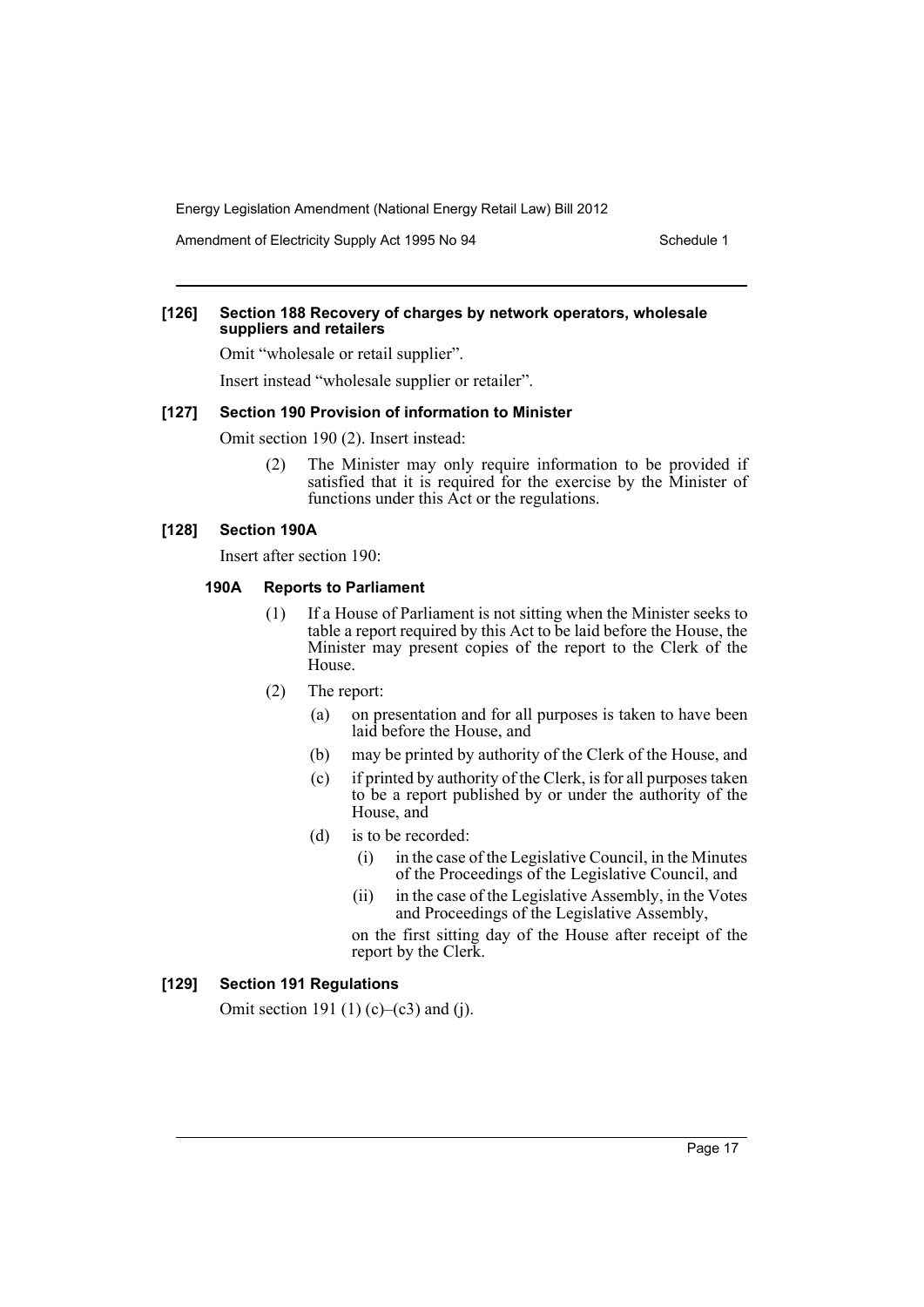Schedule 1 Amendment of Electricity Supply Act 1995 No 94

## **[130] Section 191 (1) (e2)**

Insert before section 191 (1) (f):

(e2) distributor service standards for distributors, including enforcement of such standards,

### **[131] Section 191 (1) (f)**

Omit "electricity industry" wherever occurring. Insert instead "energy".

# **[132] Section 191 (1) (f1)**

Omit the paragraph. Insert instead:

- (f1) facilitating the Government's social programs for electricity, including:
	- (i) the adoption of Codes with respect to the implementation of any such program in relation to a specified class or specified classes of customers, and
	- (ii) the payment and assessment of implementation and enforcement costs, and
	- (iii) the publication of Codes, and
	- (iv) the application of such programs to distribution network service providers, retailers, exempt sellers and other persons, and
	- (v) the enforcement of Codes, in particular the giving and enforcement of undertakings with respect to compliance with Codes, and
	- (vi) the conferral of jurisdiction on the Local Court with respect to the enforcement of undertakings,

# **[133] Section 191 (1A) (j)**

Omit "retail suppliers". Insert instead "retailers".

# **[134] Section 191 (2)**

Omit ", 63Z and 179". Insert instead "and 63Z".

# **[135] Section 191 (2A)**

Omit "sections 18, 19, 34, 39, 40 and 89–91 and any mandatory conditions imposed pursuant to clause 6 of Schedule 2".

Insert instead "sections 89–91".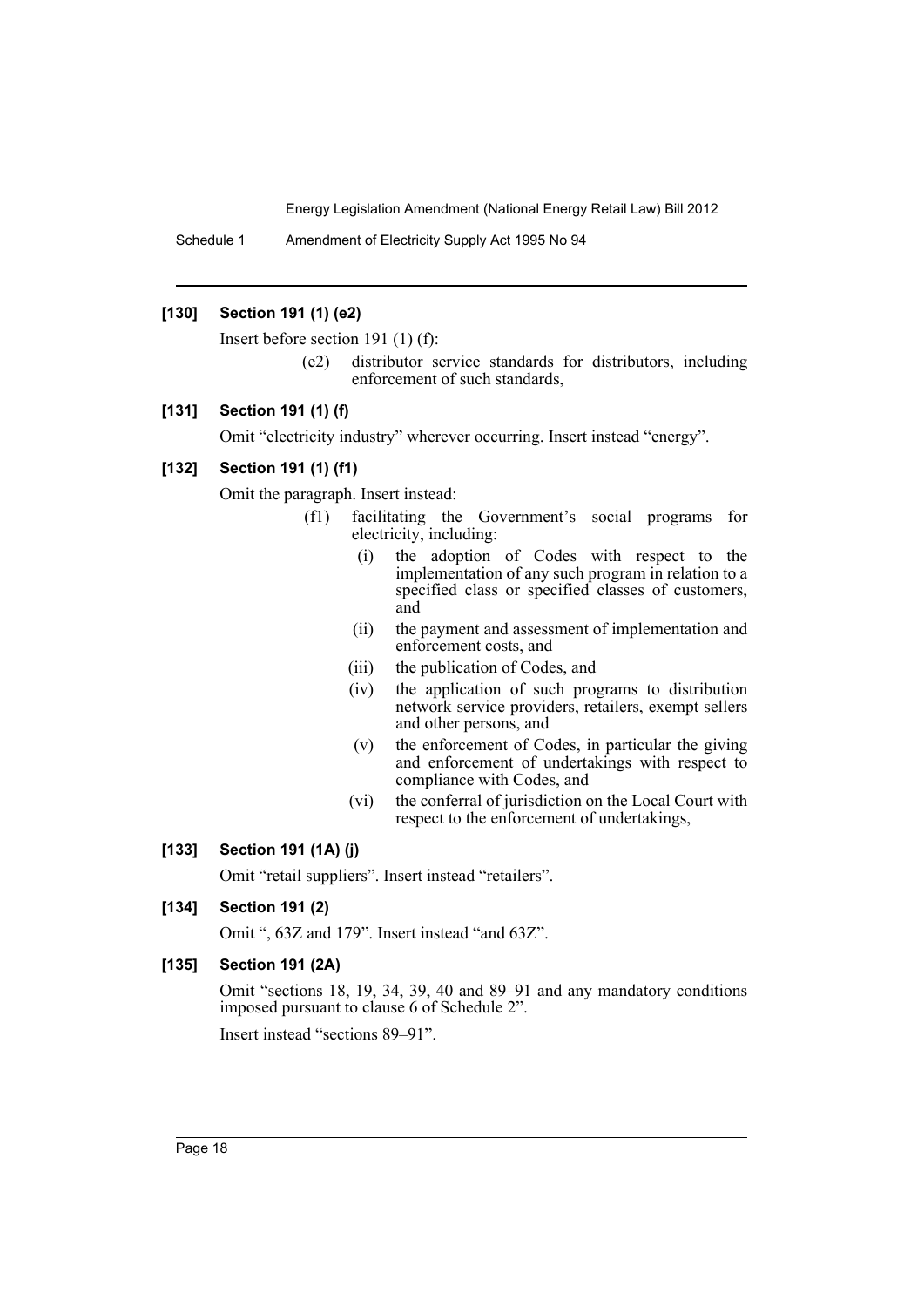Amendment of Electricity Supply Act 1995 No 94 Schedule 1

# **[136] Section 191 (4)** Omit ",  $(c)$  or  $(c1)$ ".

- 
- **[137] Section 192 Repeals** Omit the section.
- **[138] Section 194 Review of solar bonus scheme by Auditor-General** Omit the section.
- **[139] Schedule 2 Licences** Omit "retail suppliers" from clause 1 (1). Insert instead "retailers".
- **[140] Schedule 2, clause 1 (2)** Omit the subclause.
- **[141] Schedule 2, clauses 4 (2) (a) and 6 (2) (c)** Omit "or retail supplier, as the case may be" wherever occurring.
- **[142] Schedule 2, clause 6 (4)** Omit the subclause.
- **[143] Schedule 2, clause 8 (2)** Omit the subclause.
- **[144] Schedule 2, clause 8 (3) (b)** Omit "licence, or". Insert instead "licence.".
- **[145] Schedule 2, clause 8 (3) (c)** Omit the paragraph.
- **[146] Schedule 2, clause 8A (5)** Omit ", or an endorsement attached to,".
- **[147] Schedule 3 Distribution districts** Omit "Country Energy". Insert instead "Essential Energy".

# **[148] Schedule 3**

Omit "EnergyAustralia". Insert instead "Ausgrid".

# **[149] Schedule 3**

Omit "Integral Energy Australia". Insert instead "Endeavour Energy".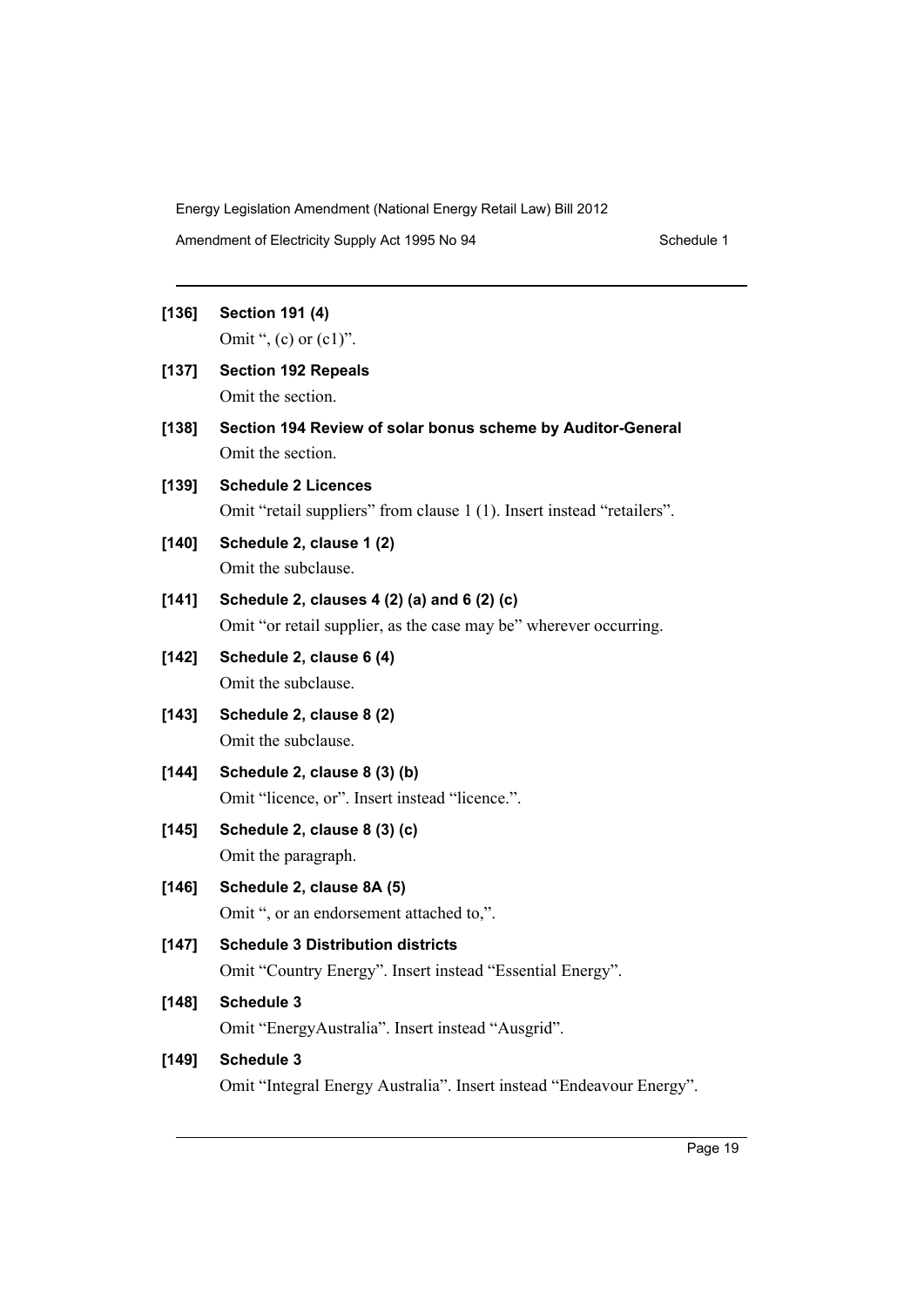Schedule 1 Amendment of Electricity Supply Act 1995 No 94

### **[150] Schedule 6 Savings, transitional and other provisions**

Insert at the end of clause 1 (1):

*National Energy Retail Law (Adoption) Act 2012* any other Act that amends this Act

### **[151] Dictionary**

Omit the definition of *approved electricity industry ombudsman scheme*. Insert instead:

> *approved energy ombudsman scheme* means a scheme approved under section 96B.

# **[152] Dictionary, definition of "customer"**

Omit the definition. Insert instead: *customer* includes a wholesale customer.

### **[153] Dictionary**

Omit the definitions of *customer connection contract*, *customer connection services*, *customer supply contract*, *Electricity Tariff Equalisation Fund*, *Electricity Tariff Equalisation Ministerial Corporation*, *National Electricity Code*, *negotiated customer connection contract*, *negotiated customer supply contract*, *retail customer*, *retail supplier*, *retail supplier's licence*, *small retail customer*, *standard form customer connection contract*, *standard form customer supply contract*, *standard retail supplier* and *supply district*.

#### **[154] Dictionary, definition of "Department"**

Omit "Industry and Investment".

Insert instead "Trade and Investment, Regional Infrastructure and Services".

#### **[155] Dictionary, definition of "distribution system"**

Omit "small retail customers" from paragraph (a1). Insert instead "regulated offer customers".

**[156] Dictionary, definition of "electricity delivery equipment"**

Omit "retail supplier". Insert instead "retailer".

# **[157] Dictionary, definition of "electricity network services"**

Omit "*National Electricity Code* that are regulated under Chapters 6 and 9 of that Code".

Insert instead "*National Electricity Rules*".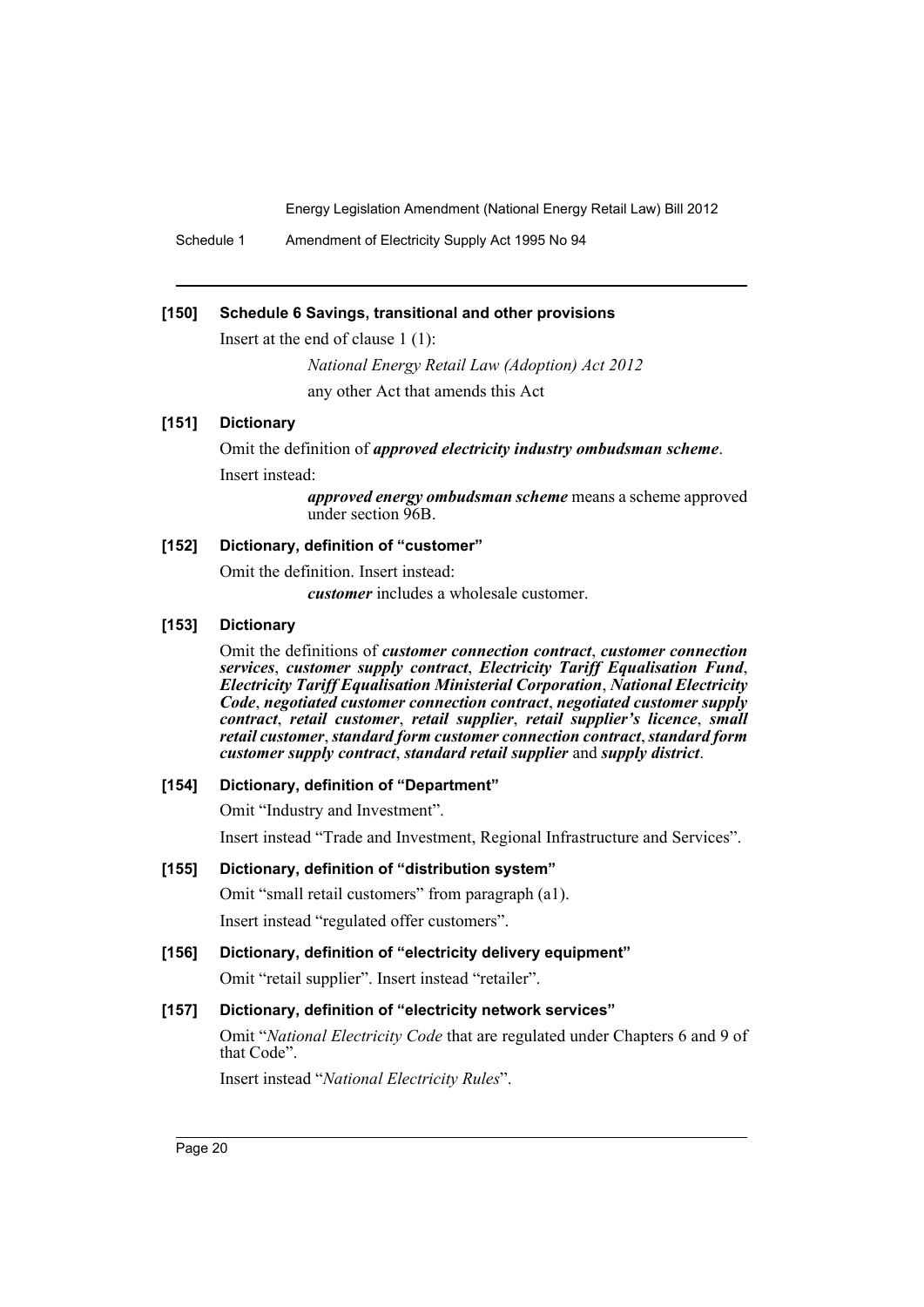Amendment of Electricity Supply Act 1995 No 94 Schedule 1

# **[158] Dictionary, definition of "licence"**

Omit "or a retail supplier's licence".

### **[159] Dictionary, definition of "National Electricity (NSW) Law"**

Omit "*National Electricity Code*, as in force from time to time, referred to in that Law".

Insert instead "*National Electricity Rules*".

# **[160] Dictionary**

Insert in alphabetical order:

*National Electricity Rules* has the same meaning as it has in the *National Electricity (NSW) Law*.

### **[161] Dictionary, definition of "point of supply"**

Omit "wholesale or retail customer or a class of wholesale or retail customers".

Insert instead "customer or a class of customers".

### **[162] Dictionary, definition of "regulated retail tariff"**

Omit the definition. Insert instead:

*regulated retail tariff* means a tariff for or in relation to the supply of electricity required to be charged to a regulated offer customer, being a tariff specified in a determination in force under Division 5 of Part 4.

# **[163] Dictionary, definition of "wholesale supply arrangement"**

Omit "customer supply contract". Insert instead "customer retail contract".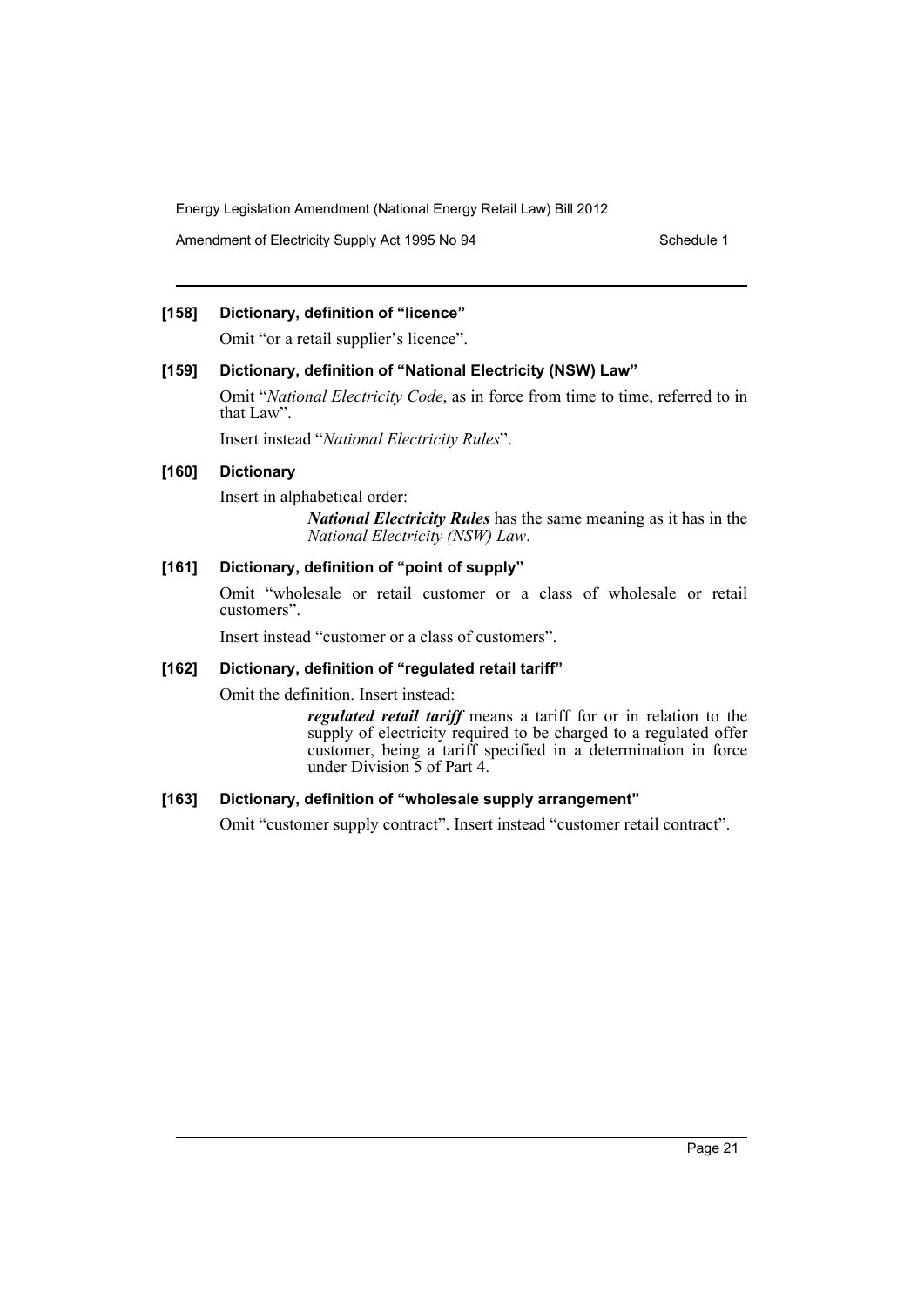# <span id="page-23-0"></span>**Schedule 2 Amendment of Gas Supply Act 1996 No 38**

### **[1] Section 3 Objects**

Omit "and to promote customer choice in relation to gas supply" from section  $3(1)(b)$ .

#### **[2] Section 3 (4)**

Omit the subsection.

### **[3] Section 3 (6)**

Insert "or the *National Energy Retail Law (NSW)* or the *National Energy Retail Regulations (NSW)*" after "*National Gas (NSW) Regulations*".

### **[4] Section 4 Definitions**

Insert at the end of the section:

(2) Words and expressions used in this Act (other than *distributor*) have the same meaning as they have in the *National Energy Retail Law (NSW)* but (unless otherwise expressly provided) have that meaning only in relation to the supply of natural gas.

#### **[5] Section 5 Prohibition of unauthorised gas reticulation**

Omit section 5 (1). Insert instead:

(1) A person must not operate a distribution pipeline for the purpose of conveying natural gas to any other person otherwise than under the authority of an authorisation.

Maximum penalty: 500 penalty units (in the case of a corporation) and 50 penalty units (in any other case).

### **[6] Section 5 (3)**

Omit the subsection.

### **[7] Section 6**

Omit the section. Insert instead:

### **6 Authorisations**

Subject to any conditions imposed by or under this Act, a *reticulator's authorisation* authorises its holder, and any other person specified in the authorisation, to operate the distribution pipeline so specified for the purpose of conveying natural gas to other persons.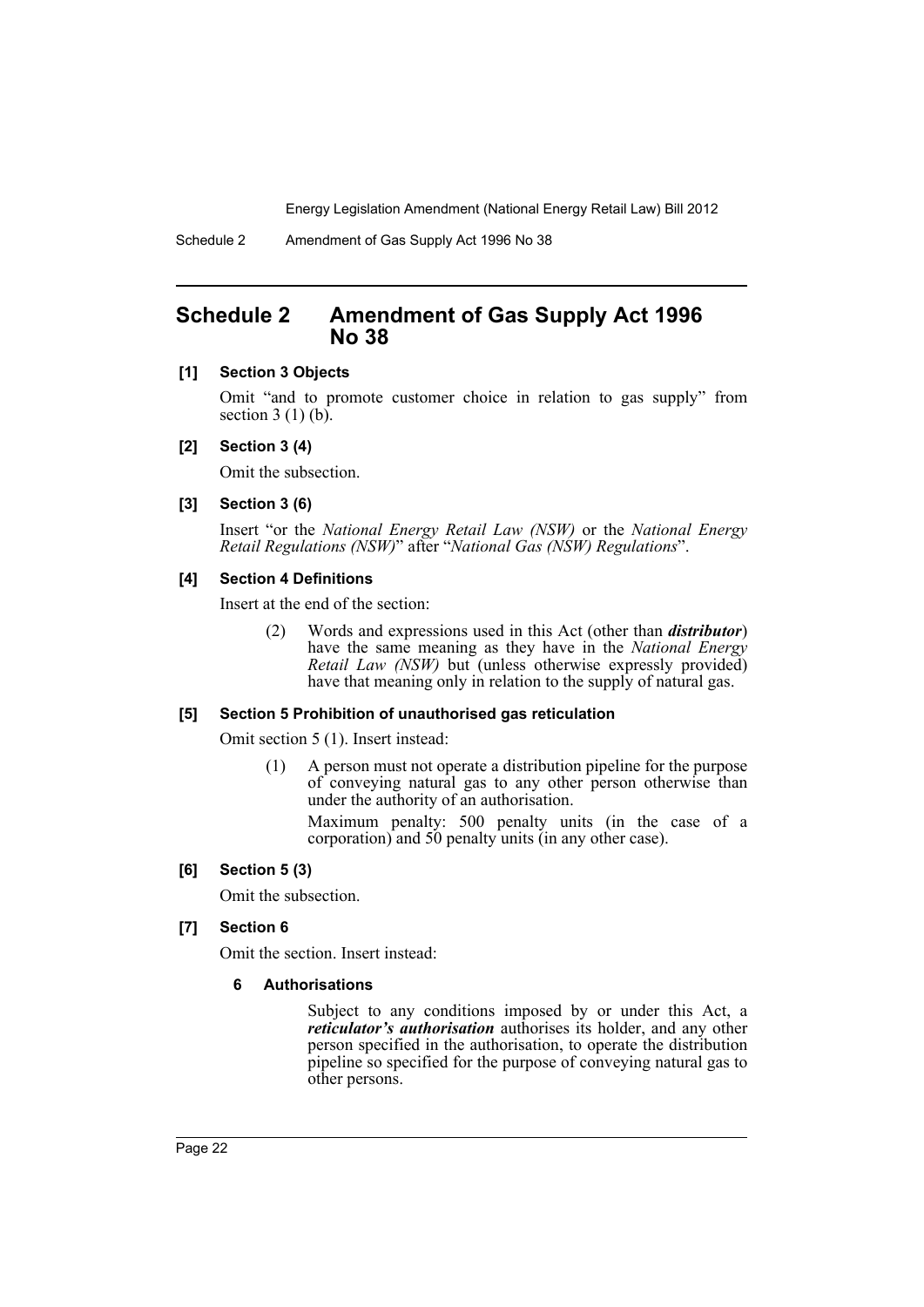Amendment of Gas Supply Act 1996 No 38 Schedule 2 Schedule 2

# **[8] Section 7 Applications**

Omit ", if made in relation to a reticulator's authorisation," from section 7 (2).

# **[9] Section 9 Determination of applications**

Omit "or authorised supplier, as the case may be" from section 9 (2) (a).

### **[10] Section 11 Conditions of authorisations**

Omit section 11 (2) (b). Insert instead:

(b) a condition requiring the holder of the authorisation to exercise its functions under this Act in accordance with specified guidelines or subject to specified restrictions, including conditions as to the district within which those functions may be exercised,

# **[11] Section 11 (2) (c)**

Omit "or authorised supplier, as the case may be".

# **[12] Section 11 (3) and (4)**

Omit the subsections. Insert instead:

(3) The Minister may not impose conditions on an authorisation with respect to the terms on which an authorised reticulator grants access to its distribution pipelines.

# **[13] Section 11A**

Insert after section 11:

### **11A Authorisation conditions relating to energy ombudsman scheme**

- (1) It is a condition of a reticulator's authorisation that:
	- (a) the authorisation holder must be a member of the energy ombudsman scheme, and
	- (b) the authorisation holder is bound by, and must comply with, any decision of the energy ombudsman under the scheme relating to a dispute or complaint involving the authorisation holder and a small customer or a regulated offer customer.

**Note.** The energy ombudsman has power to deal with disputes between retailers and customers under this Act, see sections 96A and 96B of the *Electricity Supply Act 1995* and the regulations under that Act.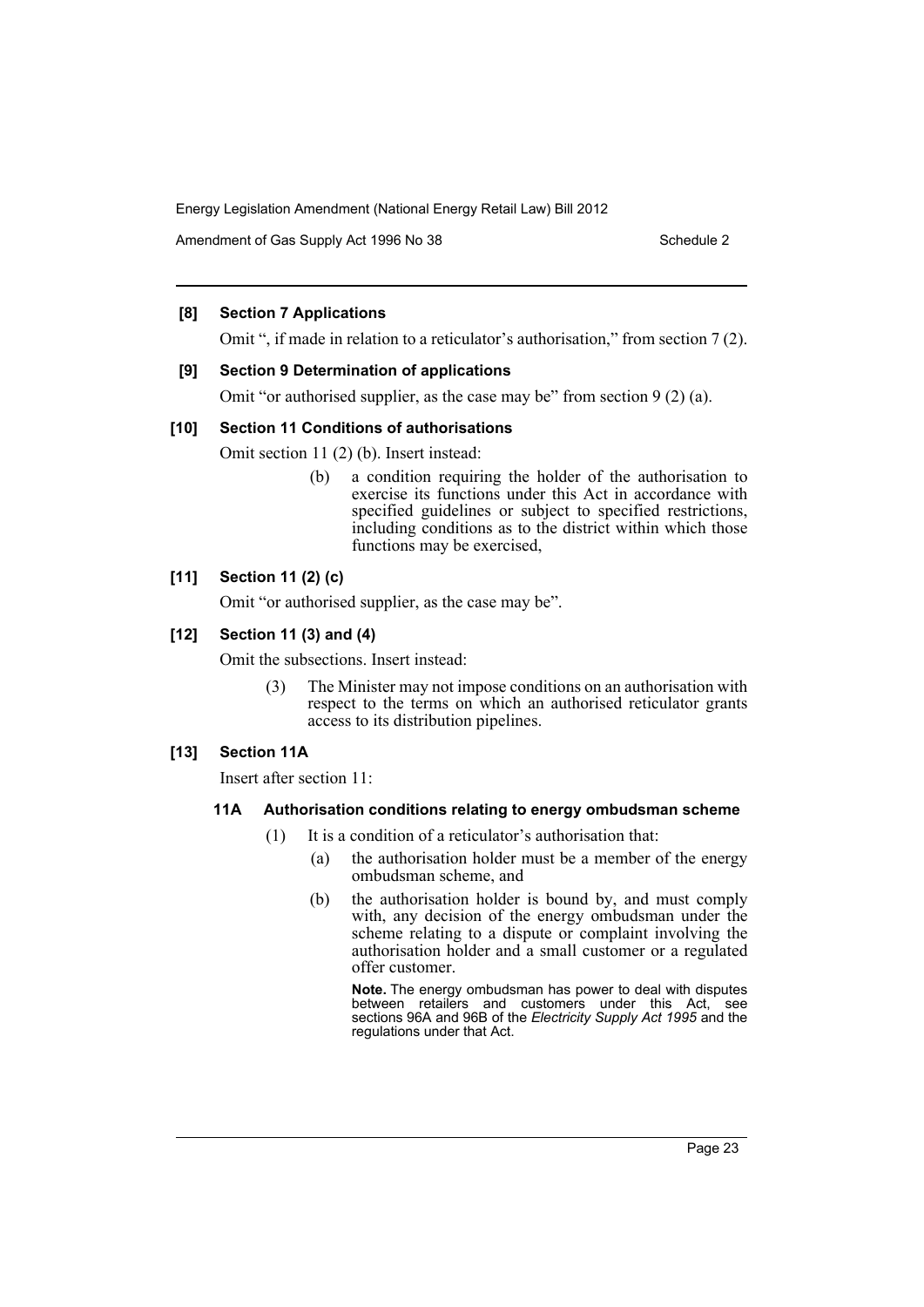- (2) This section does not apply in respect of an authorised reticulator if the authorised reticulator is exempt from the requirement to be a member of the energy ombudsman scheme.
- (3) The Minister may, by order in writing, exempt an authorised reticulator from the requirement to be a member of the energy ombudsman scheme if of the opinion that the authorised reticulator is not currently engaging in any activities for which an authorisation is required.
- (4) In this section: *energy ombudsman scheme* means the scheme established under section 96B of the *Electricity Supply Act 1995*.

### **[14] Section 15 Annual authorisation fees**

Omit section 15 (4) and (5).

### **[15] Section 27 Tribunal may make gas pricing orders**

Omit "small retail customers under standard form customer supply contracts" from section  $27(1)$ .

Insert instead "regulated offer customers under regulated offer contracts".

# **[16] Section 27A Gas pricing orders generally**

Omit "small retail customers" wherever occurring in section 27A (1). Insert instead "regulated offer customers".

# **[17] Section 27A (3)**

Omit "an authorised supplier". Insert instead "a regulated offer retailer".

# **[18] Section 27A (4)**

Omit the subsection.

# **[19] Section 28 Review of gas pricing orders**

Omit "An authorised supplier" wherever occurring in section 28 (1) and (2). Insert instead "A regulated offer retailer".

# **[20] Section 28 (2)**

Omit "the supplier". Insert instead "the retailer".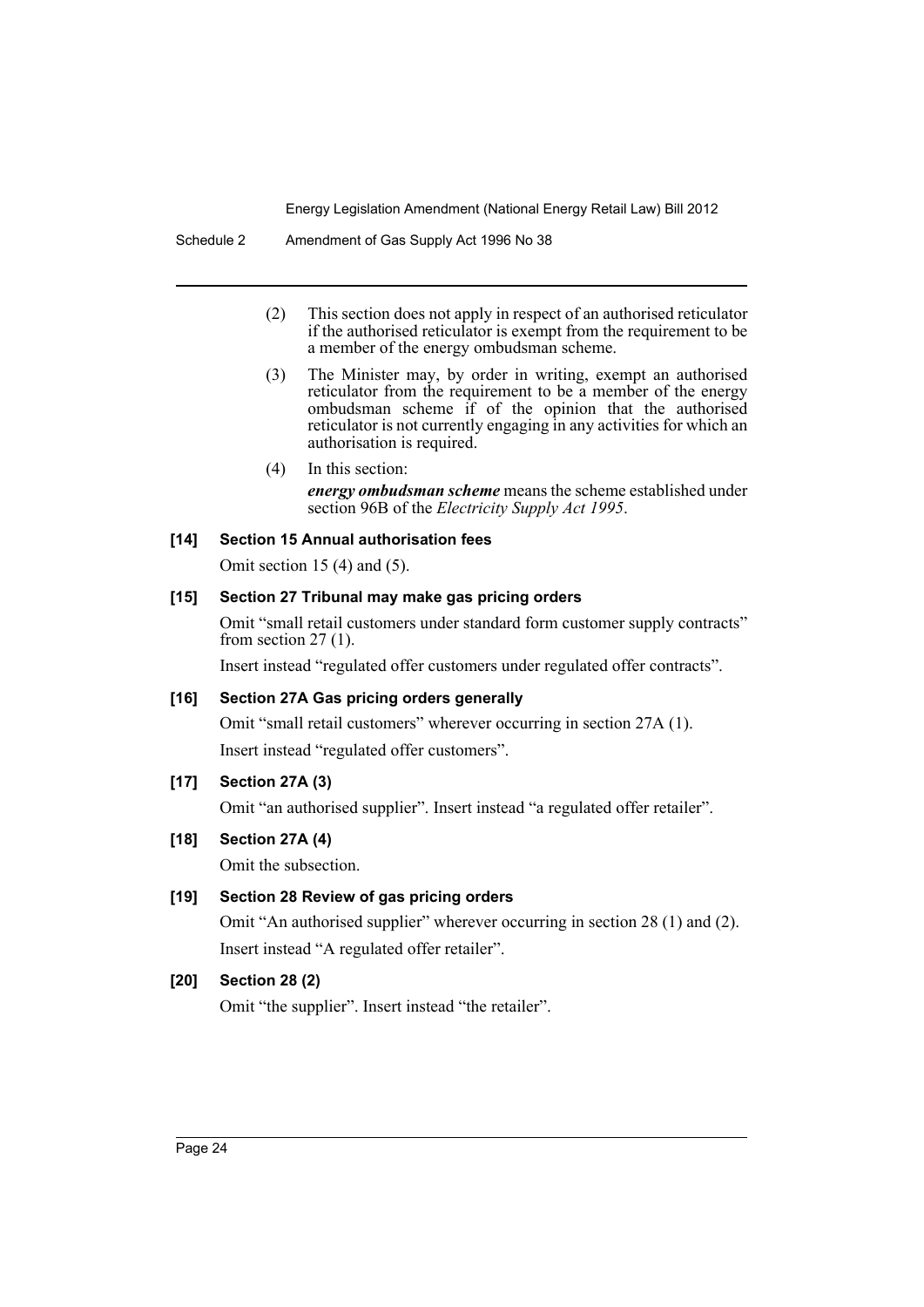Amendment of Gas Supply Act 1996 No 38 Schedule 2 Schedule 2

# **[21] Section 28A**

Insert after section 28:

### **28A Division to cease to have effect**

- (1) This Division ceases to have effect on 30 June 2013 or on such earlier or later day as may be prescribed by the regulations.
- (2) Regulations containing provisions of a savings or transitional nature may be made consequent on the operation of subsection  $(1)$ .

# **[22] Part 2A, heading**

Omit "**and retail**".

- **[23] Part 2A, Divisions 1–3** Omit the Divisions.
- **[24] Part 2A, Division 4, heading** Omit the heading.
- **[25] Section 33J Definitions** Omit "Division". Insert instead "Part".
- **[26] Section 33J, definition of "retail market business system"** Omit the definition.
- **[27] Section 33K Market operations rules** Omit section  $33K(1)(a)$ , (b) and (e).

**[28] Section 33K (1) (d1) and (2A) (b) (i)** Omit "suppliers" wherever occurring. Insert instead "retailers".

- **[29] Section 33K (1) (g)** Omit "(a)". Insert instead "(c)".
- **[30] Section 33K (5) (c)** Omit "supplier". Insert instead "retailer".

# **[31] Section 33K (6)**

Insert "or the *National Energy Retail Law (NSW)* or the *National Energy Retail Regulations (NSW)*," after "the regulations,".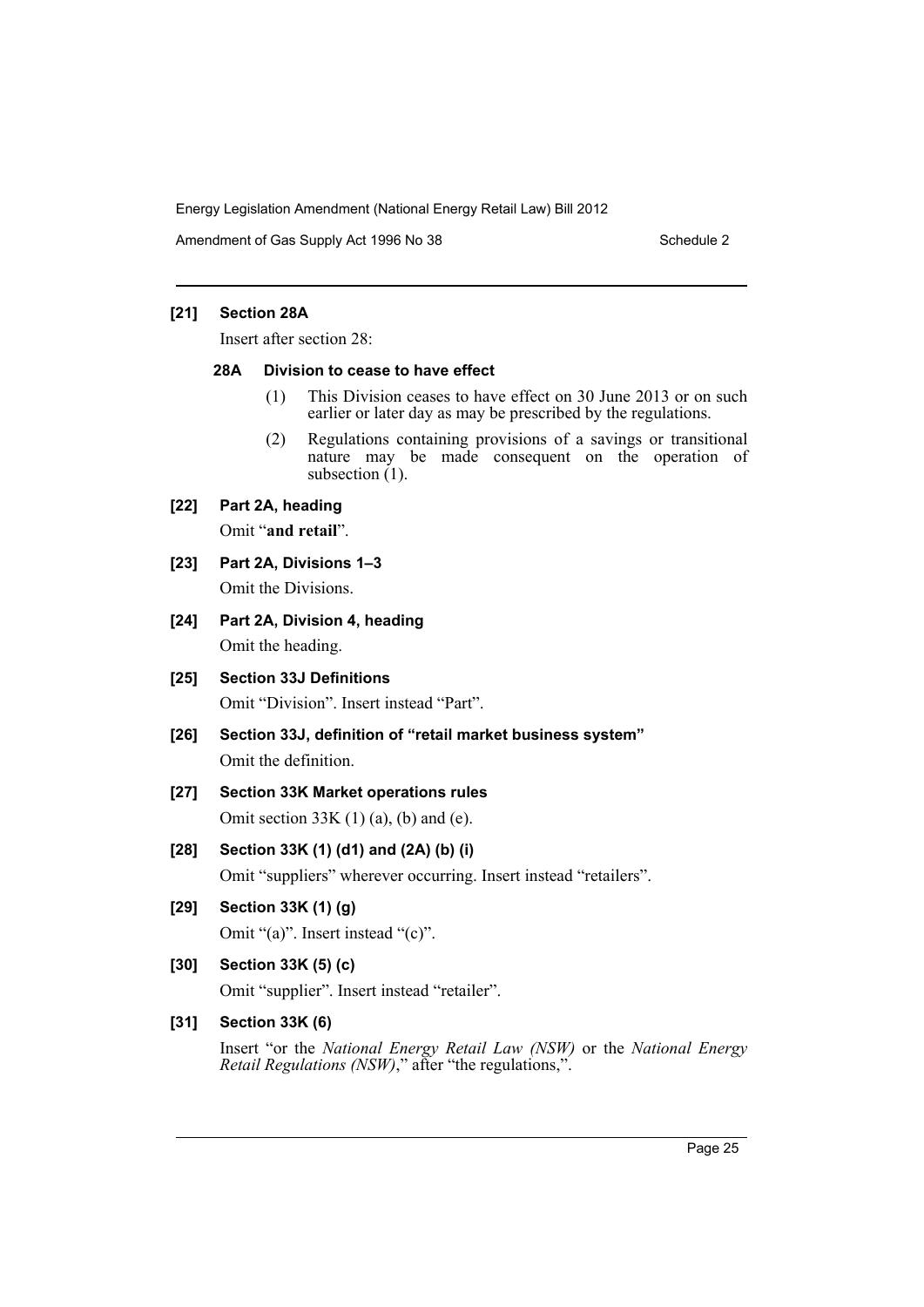- Schedule 2 Amendment of Gas Supply Act 1996 No 38
- **[32] Section 33L Obligations under rules**

Omit section 33L (2).

- **[33] Section 33L (4)** Omit "supplier". Insert instead "retailer".
- **[34] Part 2A, Divisions 5 and 6** Omit the Divisions.
- **[35] Section 54 Liability for failure of gas supply** Omit the section.
- **[36] Section 65 Theft of gas** Omit "an authorised supplier". Insert instead "a retailer".
- **[37] Section 73 Court may order disconnection and discontinuance of gas supply**

Insert after section 73 (2):

(3) An order under this section has effect despite any other law.

- **[38] Section 74 Court may order payment for stolen gas** Omit "authorised supplier". Insert instead "retailer".
- **[39] Section 75 Orders for payment to operate as judgments** Omit "authorised supplier" from section 75 (1) (a). Insert instead "retailer".

# **[40] Section 75A Regulatory functions of Tribunal**

Omit "subsection (3)" from section 75A (1) (b). Insert instead "subsections (3) and (3A)".

# **[41] Section 75A (3)**

Omit "and reporting to the Minister on".

# **[42] Section 75A (3A)–(3F)**

Insert after section 75A (3):

(3A) The Tribunal has the function of monitoring the extent to which regulated offer retailers comply, or fail to comply, with the obligation (under section 37C of the *National Energy Retail Law*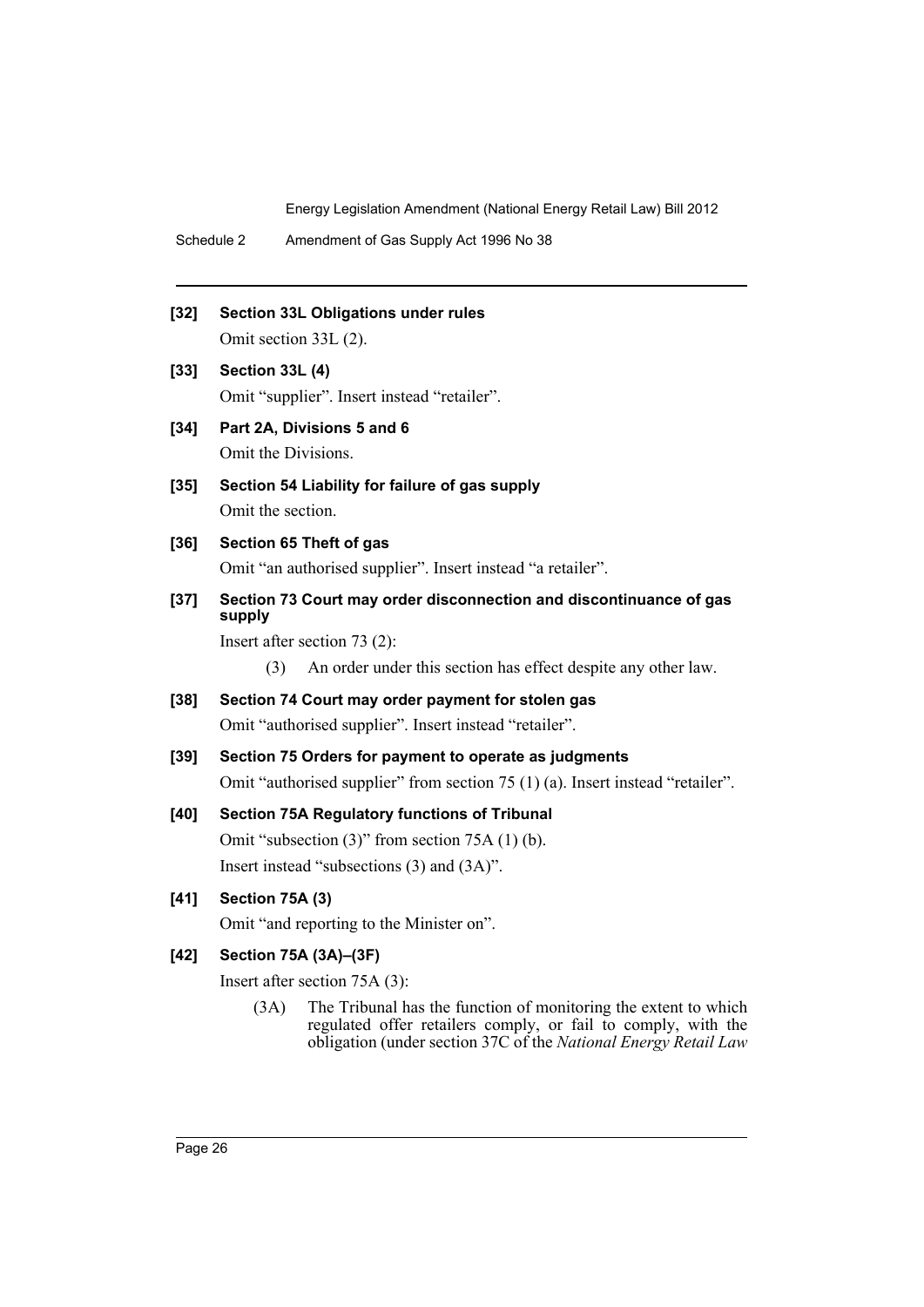Amendment of Gas Supply Act 1996 No 38 Schedule 2 Schedule 2

*(NSW)*) to ensure that regulated offer prices comply with the gas pricing orders of the Tribunal under Division 3 of Part 2 or any applicable voluntary transitional pricing arrangement for gas.

- (3B) For the purpose of enabling the Tribunal to exercise its functions, the Minister must furnish to the Tribunal such information in the possession of the Minister as the Tribunal may request in relation to compliance with the obligation (under section 37C of the *National Energy Retail Law (NSW)*) to ensure that regulated offer prices comply with the gas pricing orders under Division 3 of Part 2 or any applicable voluntary transitional pricing arrangement for gas.
- (3C) As soon as practicable after 30 June (but on or before 31 October) in each year, the Tribunal must prepare and forward to the Minister a report on the following:
	- (a) the extent to which holders of authorisations or licences have complied, or failed to comply, with the conditions imposed on the authorisations or licences held by them during the 12 months ending on 30 June in that year,
	- (b) the extent to which regulated offer retailers have complied, or failed to comply, with the obligation (under section 37C of the *National Energy Retail Law (NSW)*) to ensure that regulated offer prices comply with the gas pricing orders of the Tribunal under Division 3 of Part  $\tilde{2}$  or any applicable voluntary transitional pricing arrangement for gas during the 12 months ending on 30 June in that year.
- (3D) The Minister must lay the report or cause it to be laid before both Houses of Parliament as soon as practicable after receiving the report.
- (3E) If a House of Parliament is not sitting when the Minister seeks to table the report, the Minister may present copies of the report to the Clerk of the House concerned.
- (3F) The report:
	- (a) on presentation and for all purposes is taken to have been laid before the House, and
	- (b) may be printed by authority of the Clerk of the House, and
	- (c) if printed by authority of the Clerk, is for all purposes taken to be a report published by or under the authority of the House, and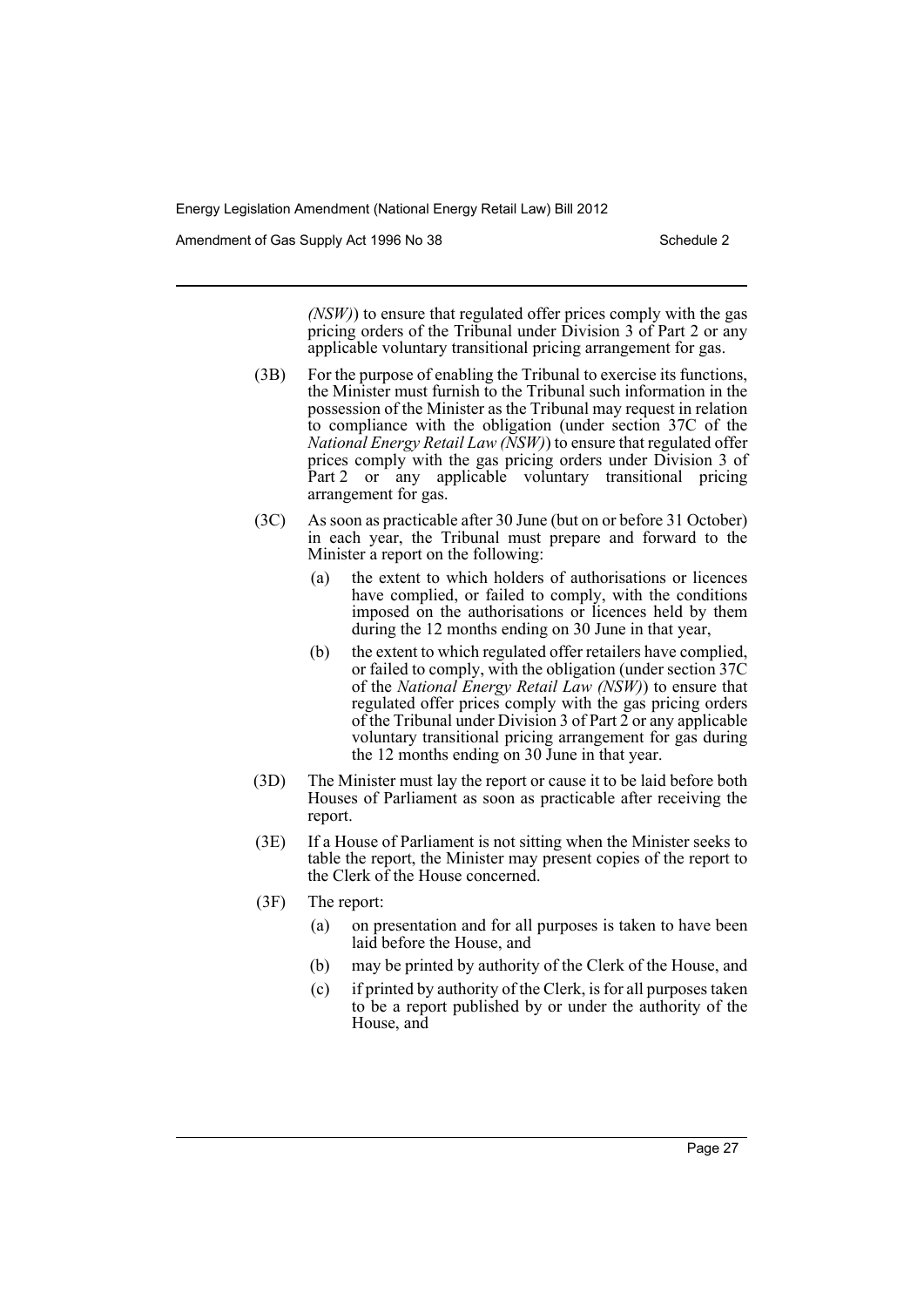(d) is to be recorded:

- (i) in the case of the Legislative Council, in the Minutes of the Proceedings of the Legislative Council, and
- (ii) in the case of the Legislative Assembly, in the Votes and Proceedings of the Legislative Assembly,

on the first sitting day of the House after receipt of the report by the Clerk.

### **[43] Section 76A Retail price disclosure and comparison**

Omit the section.

# **[44] Section 83 Regulations**

Insert "the *National Energy Retail Law (NSW)*, the *National Energy Retail Regulations (NSW)*," after "this Act," in section 83 (1).

### **[45] Section 83 (2) (d) and (e)**

Omit the paragraphs. Insert instead:

(d) distributor service standards for reticulators that are distributors within the meaning of the *National Energy Retail Law (NSW)*,

# **[46] Section 83 (2) (k)**

Omit "reticulators, suppliers and".

# **[47] Section 83 (2) (m)**

Insert after section 83 (2) (l):

- (m) facilitating the Government's social programs for gas, including:
	- (i) the adoption of Codes with respect to the implementation of any such program in relation to a specified class or specified classes of customers, and
	- (ii) the payment and assessment of implementation and enforcement costs, and
	- (iii) the publication of Codes, and
	- (iv) the application of such programs to distributors, reticulators, retailers and exempt sellers, and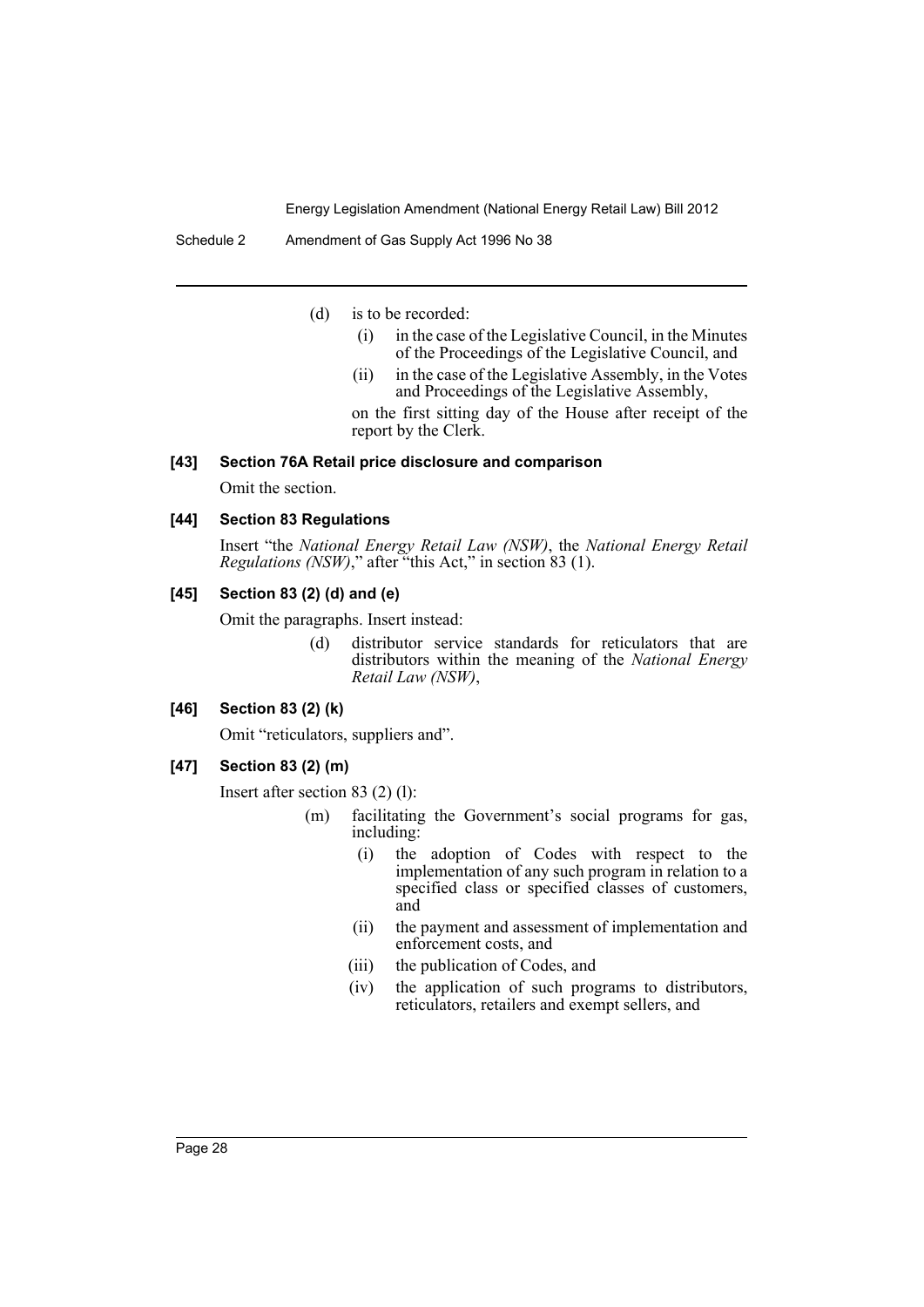Amendment of Gas Supply Act 1996 No 38 Schedule 2 Schedule 2

- (v) the enforcement of Codes, in particular the giving and enforcement of undertakings with respect to compliance with Codes, and
- (vi) the conferral of jurisdiction on the Local Court with respect to the enforcement of undertakings.

### **[48] Section 83 (3)**

Omit "suppliers and" wherever occurring.

**[49] Sections 84 and 85**

Omit the sections.

**[50] Schedule 1 Amendment of other Acts and instruments** Omit the Schedule.

### **[51] Schedule 2 Savings, transitional and other provisions**

Insert at the end of clause 1 (1):

*National Energy Retail Law (Adoption) Act 2012*

any other Act that amends this Act

### **[52] Dictionary**

Omit the definitions of *ancillary market activity*, *ancillary market participant*, *approved gas industry ombudsman scheme*, *authorised supplier*, *negotiated customer supply contract*, *retail customer*, *small retail customer*, *standard form customer supply contract*, *standard supplier*, *supplier*, *supplier's authorisation* and *supply district*.

### **[53] Dictionary, definition of "authorisation"**

Omit "or a supplier's authorisation".

### **[54] Dictionary, definition of "Department"**

Omit "Water and Energy".

Insert instead "Trade and Investment, Regional Infrastructure and Services".

### **[55] Dictionary, definition of "reticulator's authorisation"**

Omit "section 6 (a)". Insert instead "section 6".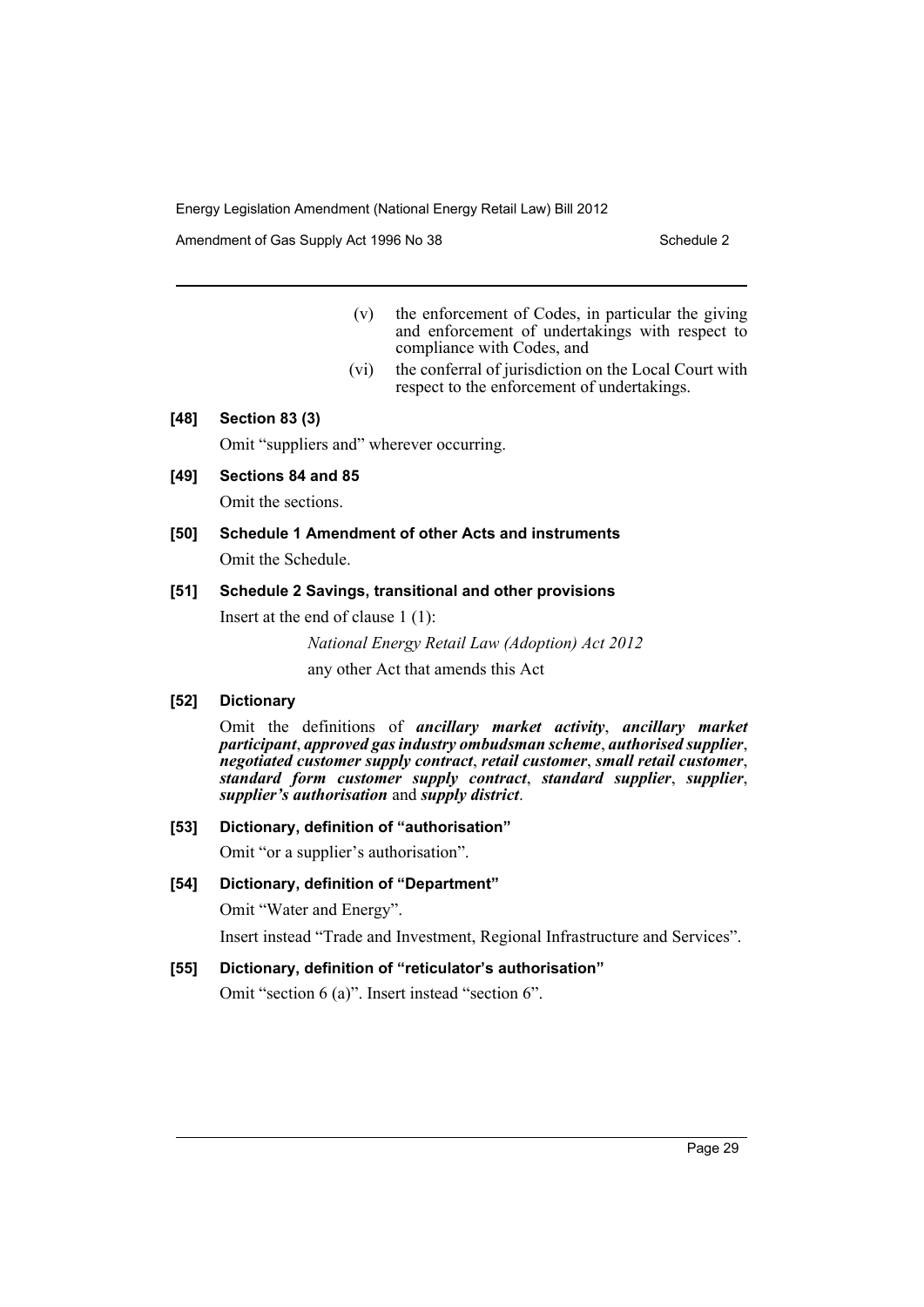Schedule 3 Amendment of National Electricity (New South Wales) Act 1997 No 20

# <span id="page-31-0"></span>**Schedule 3 Amendment of National Electricity (New South Wales) Act 1997 No 20**

### **[1] Part 2A**

Insert after Part 2:

# **Part 2A Related matters**

### **8A Regulation-making power for National Electricity (New South Wales) Law**

The Governor may make such regulations as are contemplated by the *National Electricity (New South Wales) Law* as being made under this Act as the application Act of this jurisdiction.

#### **8B Validation of instruments and decisions made by Australian Energy Regulator**

- (1) This section applies to an instrument or a decision made by the AER if:
	- (a) the instrument or decision was made:
		- (i) at or after the time that the amendments to the *National Electricity (South Australia) Act 1996* of South Australia by the *Statutes Amendment (National Energy Retail Law) Act 2011* of South Australia were enacted, but
		- (ii) before the time (the *application time*) that the amendments started to apply under this Act as a law of New South Wales, and
	- (b) had the amendments started so to apply, the making of the instrument or decision would have been authorised by one of the following laws (the *authorising laws*):
		- (i) the *National Electricity (NSW) Law*,
		- (ii) the *National Electricity (NSW) Regulations*,
		- (iii) this Act,
		- (iv) a regulation made under this Act, and
	- (c) if the making of the instrument or decision would be so authorised subject to the satisfaction of any conditions or other requirements (for example, consultation or publication requirements)—the AER has done anything that would, if the amendments had started so to apply, be required under the authorising law for the instrument or decision to be so authorised.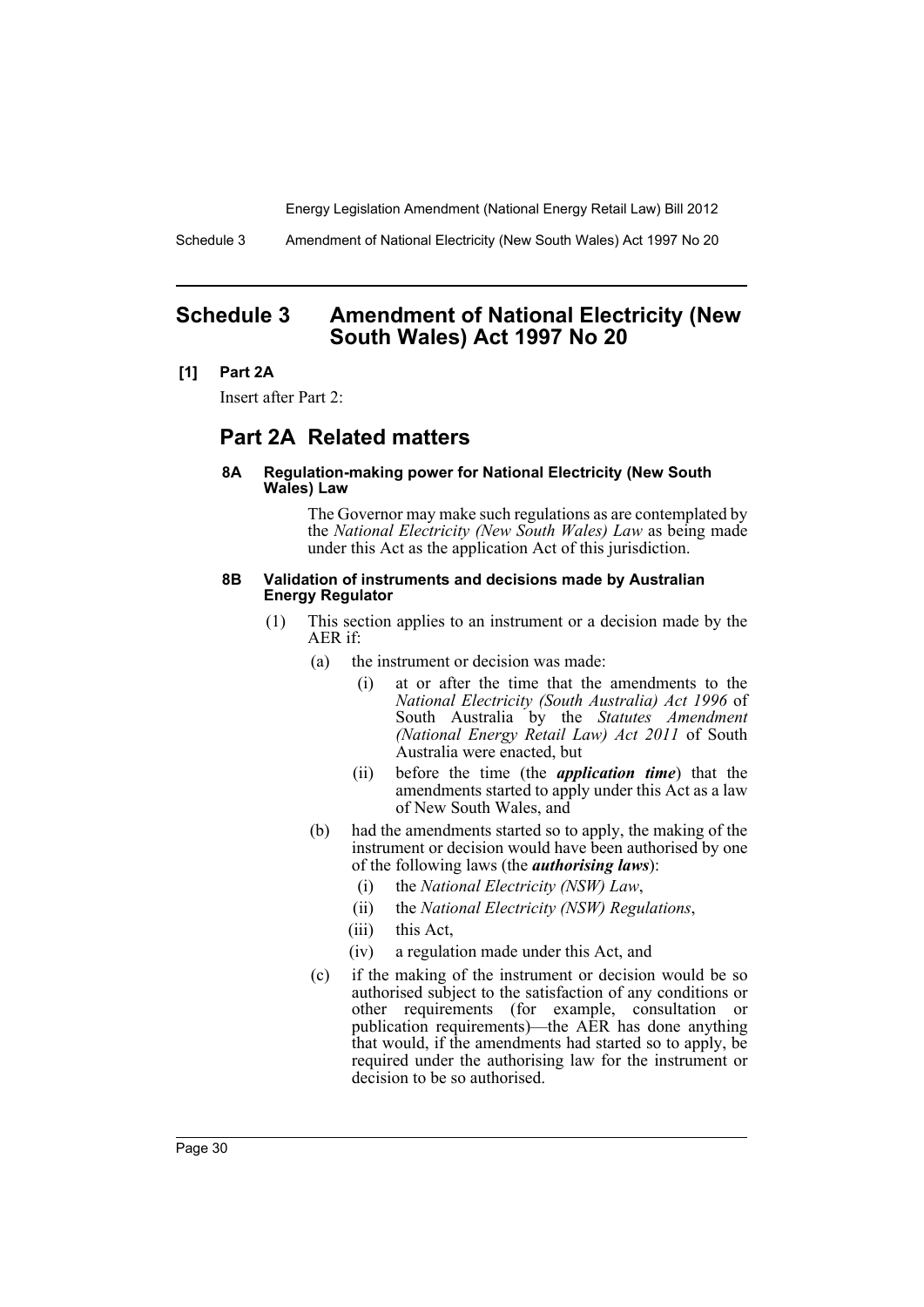Amendment of National Electricity (New South Wales) Act 1997 No 20 Schedule 3

- (2) For the purposes of the authorising law:
	- (a) the instrument or decision is taken to be valid, and
	- (b) the instrument or decision has effect from the application time:
		- (i) as varied, and unless revoked, by any other instrument or decision to which this section applies, and
		- (ii) subject to that law so applying.
- (3) For the purposes of this section:
	- (a) guidelines are an example of an instrument, and
	- (b) the following are examples of decisions:
		- (i) appointments,
		- (ii) determinations,
		- (iii) approvals.

# **8C Australian Energy Regulator—authorisation of preparatory steps**

- (1) This section applies if:
	- (a) the AER is required to do something (a *preparatory step*) before making a decision or making an instrument under one of the following (the *authorising law*):
		- (i) the *National Electricity (NSW) Law*,
		- (ii) the *National Electricity (NSW) Regulations*,
		- (iii) this Act,
		- (iv) a regulation under this Act, and
	- (b) the AER takes the preparatory step:
		- (i) at or after the time that the South Australian Act was enacted, but
		- (ii) before the time that the amendments first started to apply under this Act as a law of New South Wales.
- (2) For the purposes of the authorising law, the AER is taken to have complied with the requirement to take the preparatory step.

### **8D Liability of distributors**

(1) Section 120 (2A) of the National Electricity Law set out in the Schedule to the *National Electricity (South Australia) Act 1996* of South Australia does not apply to an agreement between a regulated distribution system operator and a person who is a small customer within the meaning of the *National Energy Retail Law (NSW)*.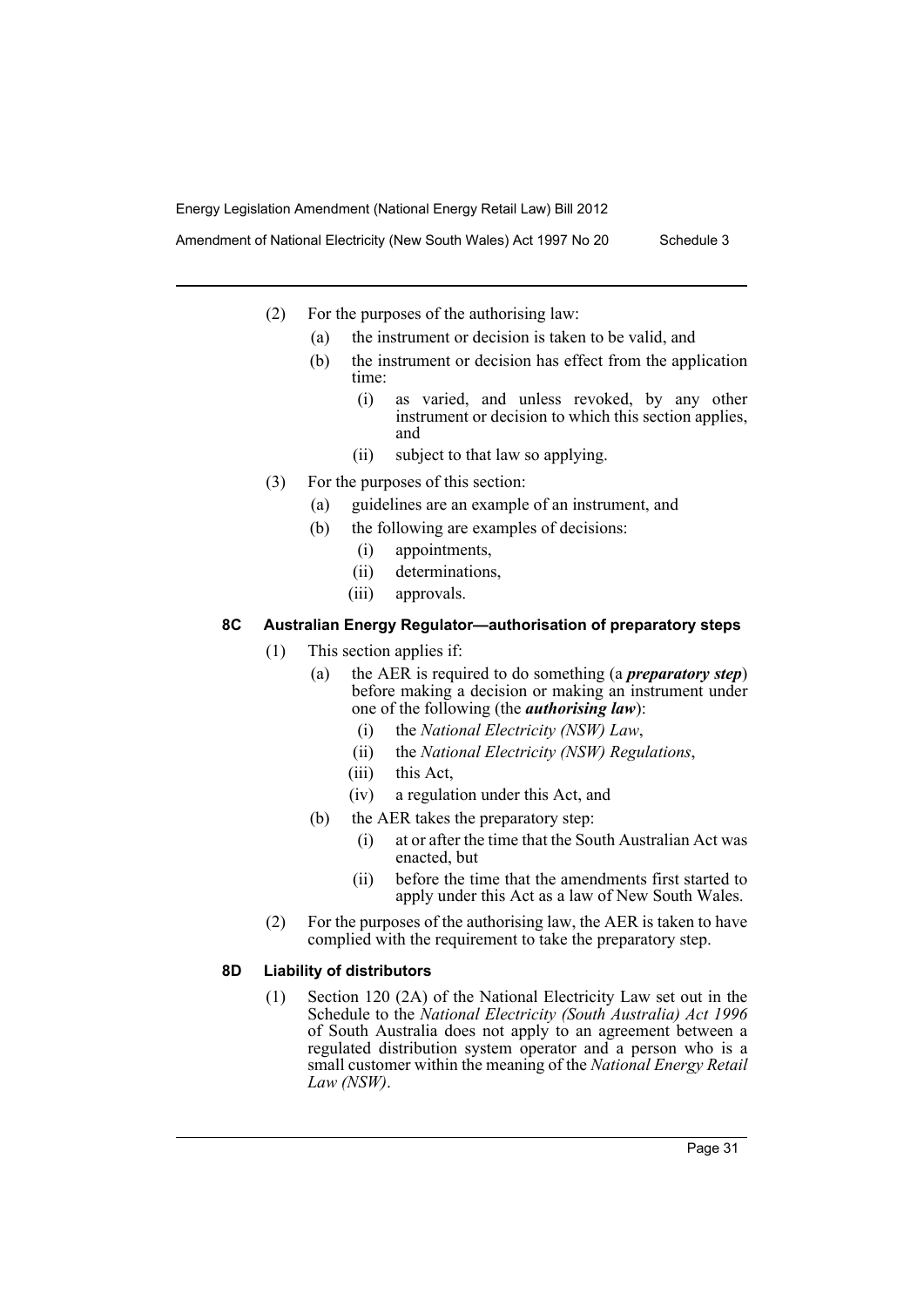Schedule 3 Amendment of National Electricity (New South Wales) Act 1997 No 20

- (2) The regulations may:
	- (a) prescribe requirements for agreements entered into under section 120 (2) of the *National Electricity (NSW) Law* between regulated distribution system operators and small customers within the meaning of the *National Energy Retail Law (NSW)*, and
	- (b) exclude acts or omissions, or classes of acts or omissions, from the acts or omissions that may be covered by an agreement entered into by a regulated distribution system operator under that subsection with a small customer.

## **[2] Section 9**

Insert before section 10:

### **9 Regulations**

The Governor may make regulations, not inconsistent with this Act, for or with respect to any matter that by this Act is required or permitted to be prescribed or that is necessary or convenient to be prescribed for carrying out or giving effect to this Act.

#### **[3] Schedule 2 Savings, transitional and other provisions**

Omit clause 3 (1). Insert instead:

(1) The Governor may make regulations of a savings or transitional nature consequent on the enactment of the following Acts:

this Act and any Act that amends this Act

*National Energy Retail Law (Adoption) Act 2012*

# **[4] Schedule 2, clause 3 (2)**

Insert "or the *National Electricity Rules*" after "*National Electricity (NSW) Regulations*".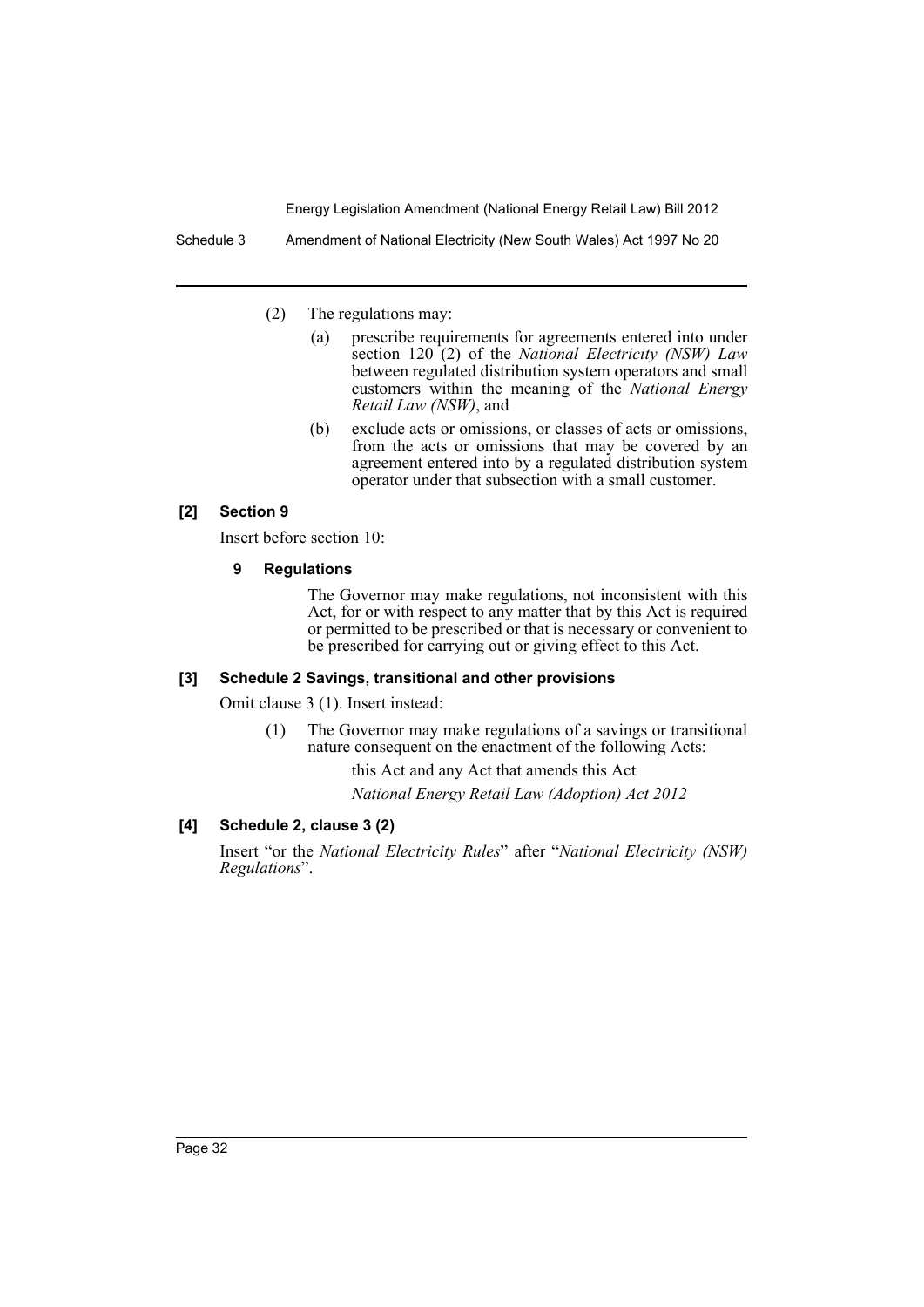Amendment of National Gas (New South Wales) Act 2008 No 31 Schedule 4

# <span id="page-34-0"></span>**Schedule 4 Amendment of National Gas (New South Wales) Act 2008 No 31**

### **[1] Part 3A**

Insert after Part 3:

# **Part 3A Related matters**

#### **12A Regulation-making power for National Gas (New South Wales) Law**

The Governor may make such regulations as are contemplated by the *National Gas (New South Wales) Law* as being made under this Act as the application Act of this jurisdiction.

#### **12B Validation of instruments and decisions made by Australian Energy Regulator**

- (1) This section applies to an instrument or a decision made by the AER if:
	- (a) the instrument or decision was made:
		- (i) at or after the time that the amendments to the *National Gas (South Australia) Act 2008* of South Australia by the *Statutes Amendment (National Energy Retail Law) Act 2011* of South Australia were enacted, but
		- (ii) before the time (the *application time*) that the amendments first started to apply under this Act as a law of New South Wales, and
	- (b) had the amendments started so to apply, the making of the instrument or decision would have been authorised by one of the following laws (the *authorising laws*):
		- (i) the *National Gas (NSW) Law*,
		- (ii) the *National Gas (NSW) Regulations*,
		- (iii) this Act,
		- (iv) a regulation made under this Act, and
	- (c) if the making of the instrument or decision would be so authorised subject to the satisfaction of any conditions or other requirements (for example, consultation or publication requirements)—the AER has done anything that would, if the amendments had started so to apply, be required under the authorising law for the instrument or decision to be so authorised.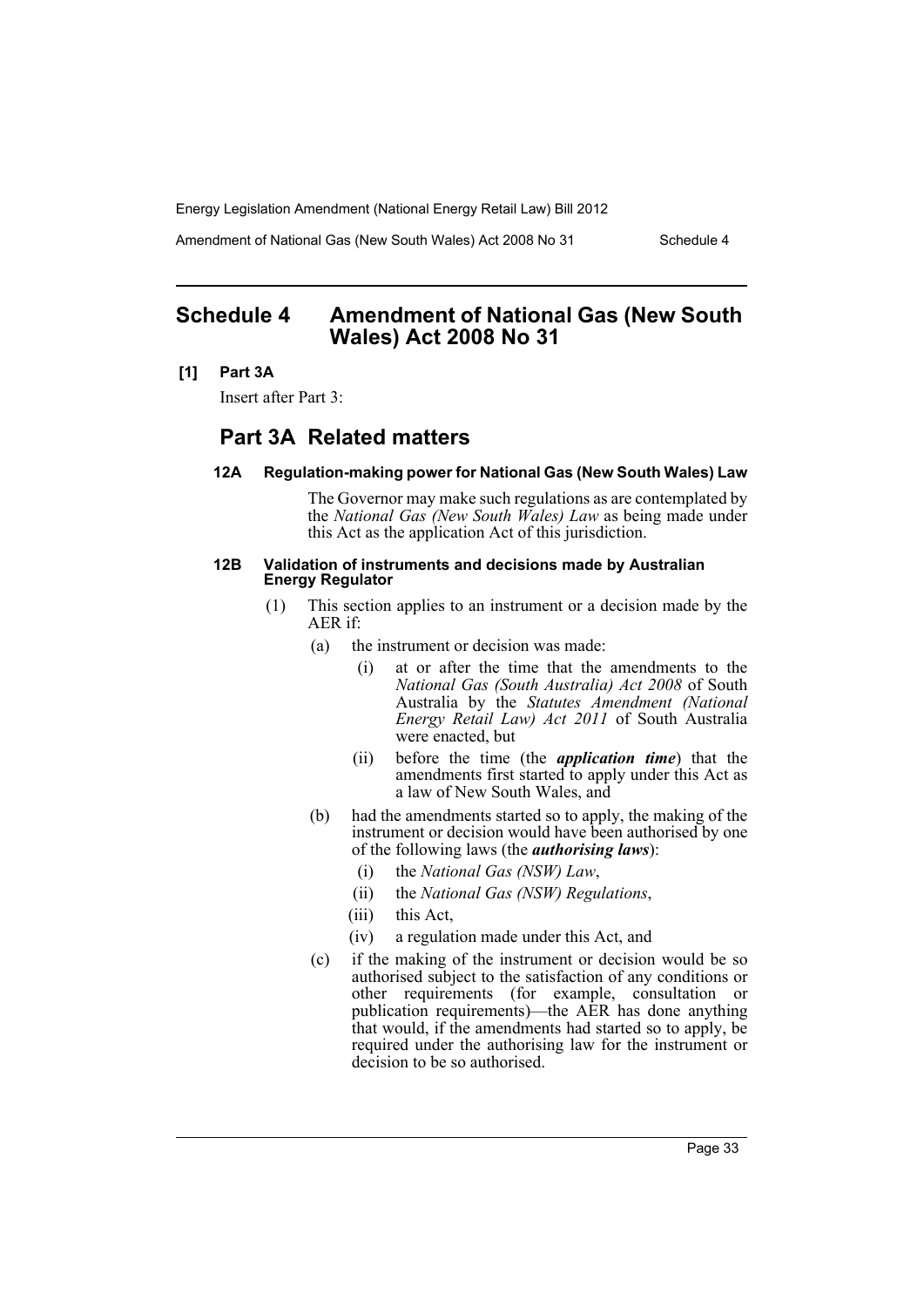Schedule 4 Amendment of National Gas (New South Wales) Act 2008 No 31

- (2) For the purposes of the authorising law:
	- (a) the instrument or decision is taken to be valid, and
	- (b) the instrument or decision has effect from the application time:
		- (i) as varied, and unless revoked, by any other instrument or decision to which this section applies, and
		- (ii) subject to that law so applying.
- (3) For the purposes of this section:
	- (a) guidelines are an example of an instrument, and
	- (b) the following are examples of decisions:
		- (i) appointments,
		- (ii) determinations,
		- (iii) approvals.

# **12C Australian Energy Regulator—authorisation of preparatory steps**

- (1) This section applies if:
	- (a) the AER is required to do something (a *preparatory step*) before making a decision or making an instrument under one of the following (the *authorising law*):
		- (i) the *National Gas (NSW) Law*,
		- (ii) the *National Gas (NSW) Regulations*,
		- (iii) this Act,
		- (iv) a regulation under this Act, and
	- (b) the AER takes the preparatory step:
		- (i) at or after the time that the amendments to the *National Gas (South Australia) Act 2008* of South Australia by the *Statutes Amendment (National Energy Retail Law) Act 2011* of South Australia were enacted, but
		- (ii) before the time that the amendments first started to apply under this Act as a law of New South Wales.
- (2) For the purposes of the authorising law, the AER is taken to have complied with the requirement to take the preparatory step.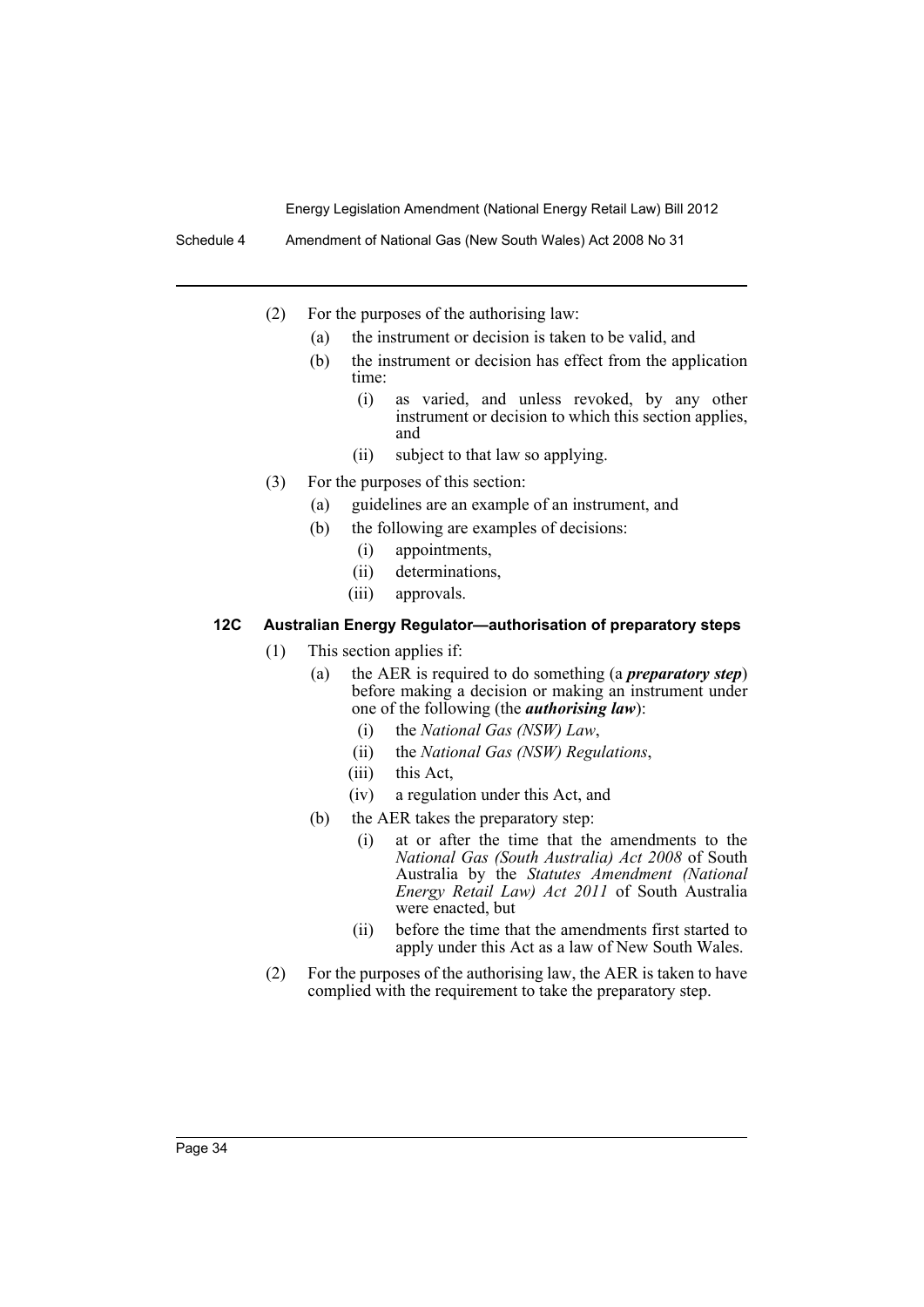Amendment of National Gas (New South Wales) Act 2008 No 31 Schedule 4

### **[2] Schedule 1**

Insert after section 20:

# **Schedule 1 Savings and transitional provisions**

### **1 Regulations**

(1) The regulations may contain provisions of a savings or transitional nature consequent on the enactment of the following Acts:

this Act and any Act that amends this Act

*National Energy Retail Law (Adoption) Act 2012*

- (2) If the regulations so provide, they have effect despite any provisions of the *National Gas (NSW) Law*, the *National Gas (NSW) Regulations* or the *National Gas (NSW) Rules*.
- (3) Any such provision may, if the regulations so provide, take effect from the date of assent to the Act concerned or a later date.
- (4) To the extent to which any such provision takes effect from a date that is earlier than the date of its publication on the NSW legislation website, the provision does not operate so as:
	- (a) to affect, in a manner prejudicial to any person (other than the State or an authority of the State), the rights of that person existing before the date of its publication, or
	- (b) to impose liabilities on any person (other than the State or an authority of the State) in respect of anything done or omitted to be done before the date of its publication.

### **2 Savings and transitional provisions consequent on NERL**

- (1) If a regulation made under this Schedule or under section 12 (3) of the *National Energy Retail Law (Adoption) Act 2012* so provides, an applicable consumer law has effect despite the provisions of an access arrangement with respect to a pipeline located in this State that was in force under the *National Gas (NSW) Law* immediately before the commencement of this clause.
- (2) The following are *applicable consumer laws* for the purposes of this clause:
	- (a) any such regulation,
	- (b) the *National Gas (NSW) Law*, the *National Gas (NSW) Regulations* or the *National Gas (NSW) Rules*,